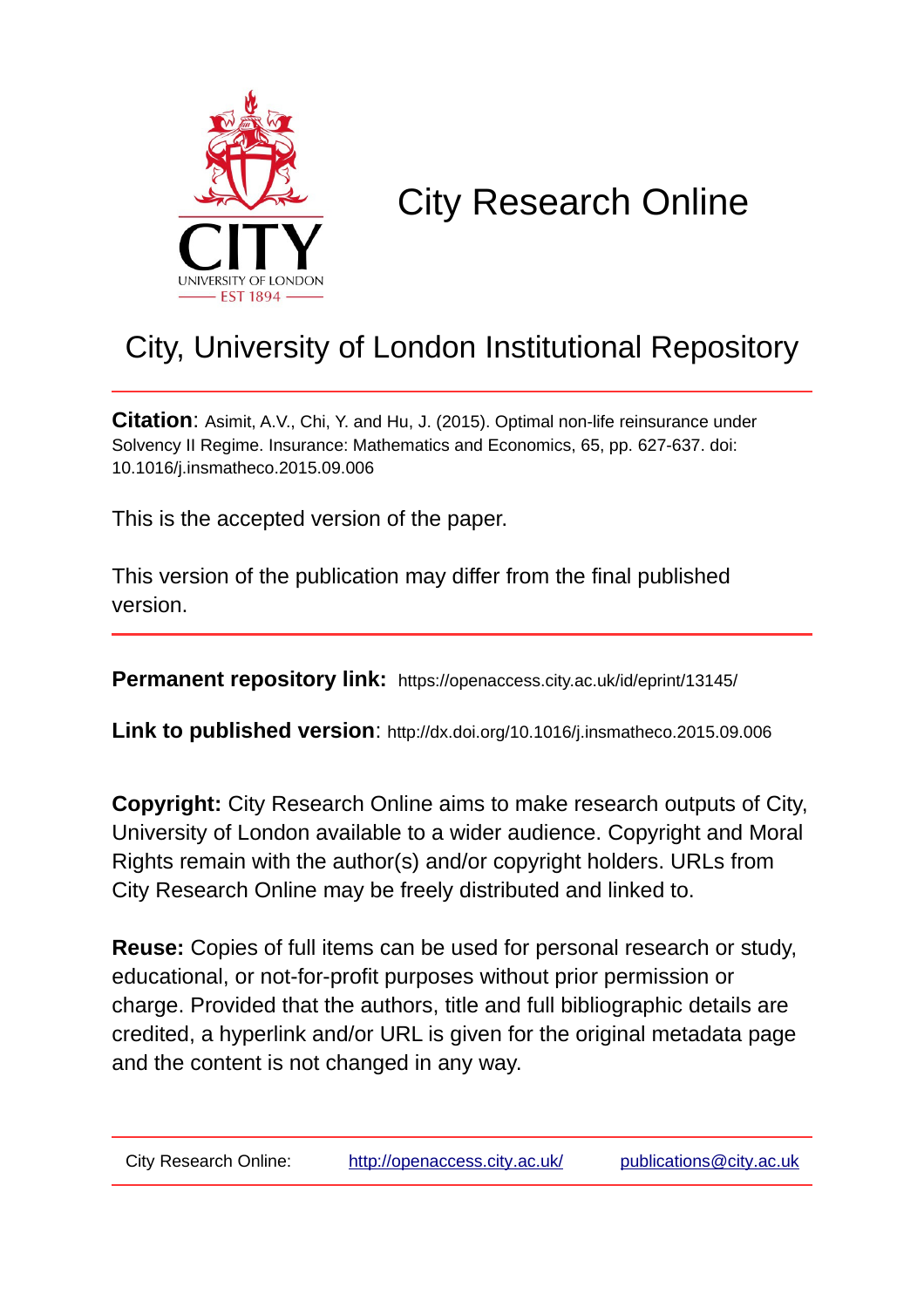#### Optimal Non-life Reinsurance under Solvency II Regime

ALEXANDRU V. ASIMIT<sup>1</sup>

Cass Business School, City University, London EC1Y 8TZ, United Kingdom. E-mail: asimit@city.ac.uk

Yichun Chi

China Institute for Actuarial Science, Central University of Finance and Economics, Beijing, 100081, China. E-mail: yichun\_1982@hotmail.com

Junlei Hu

Cass Business School, City University, London EC1Y 8TZ, United Kingdom. E-mail: Junlei.Hu.1@city.ac.uk

October 2, 2015

Abstract: The optimal reinsurance contract is investigated from the perspective of an insurer who would like to minimise its risk exposure under Solvency II. Under this regulatory framework, the insurer is exposed to the retained risk, reinsurance premium and change in the risk margin requirement as a result of reinsurance. Depending on how the risk margin corresponding to the reserve risk is calculated, two optimal reinsurance problems are formulated. We show that the optimal reinsurance policy can be in the form of two layers. Further, numerical examples illustrate that the optimal two-layer reinsurance contracts are only slightly different under these two methodologies.

Keywords and phrases: Optimal Reinsurance; Risk Margin; General Premium Principle; Solvency II; Technical Provision.

#### 1. Introduction

A standard reinsurance contract is usually reached between two parties: the insurer, cedent, insurance buyer, or even simpler, buyer, who has an interest in transferring part of its risk to the reinsurer, also known as *insurance seller*, or even simpler, *seller*. Mathematically, let  $X \geq 0$  be the total risk that the insurer faces during a fixed period, with distribution function denoted by  $F(\cdot)$  and survival function  $\overline{F}(\cdot) = 1 - F(\cdot)$ . Moreover, the right end-point of F is denoted by  $x_F := \inf\{z \in \Re : F(z) = 1\}$ , where inf  $\phi = +\infty$  by convention. The reinsurance seller agrees to pay, R[X], the amount by which the entire loss exceeds the insurer's amount,  $I[X]$ , and therefore  $I[X] + R[X] = X$ . Two most common reinsurance contracts are the *Quota-share* and *Stop-loss*, where  $I[X] = cX$  (with  $0 \le c \le 1$ ) and

<sup>&</sup>lt;sup>1</sup>Corresponding author. Phone:  $+44(0)2070405282$ . Fax:  $+44(0)2070408572$ .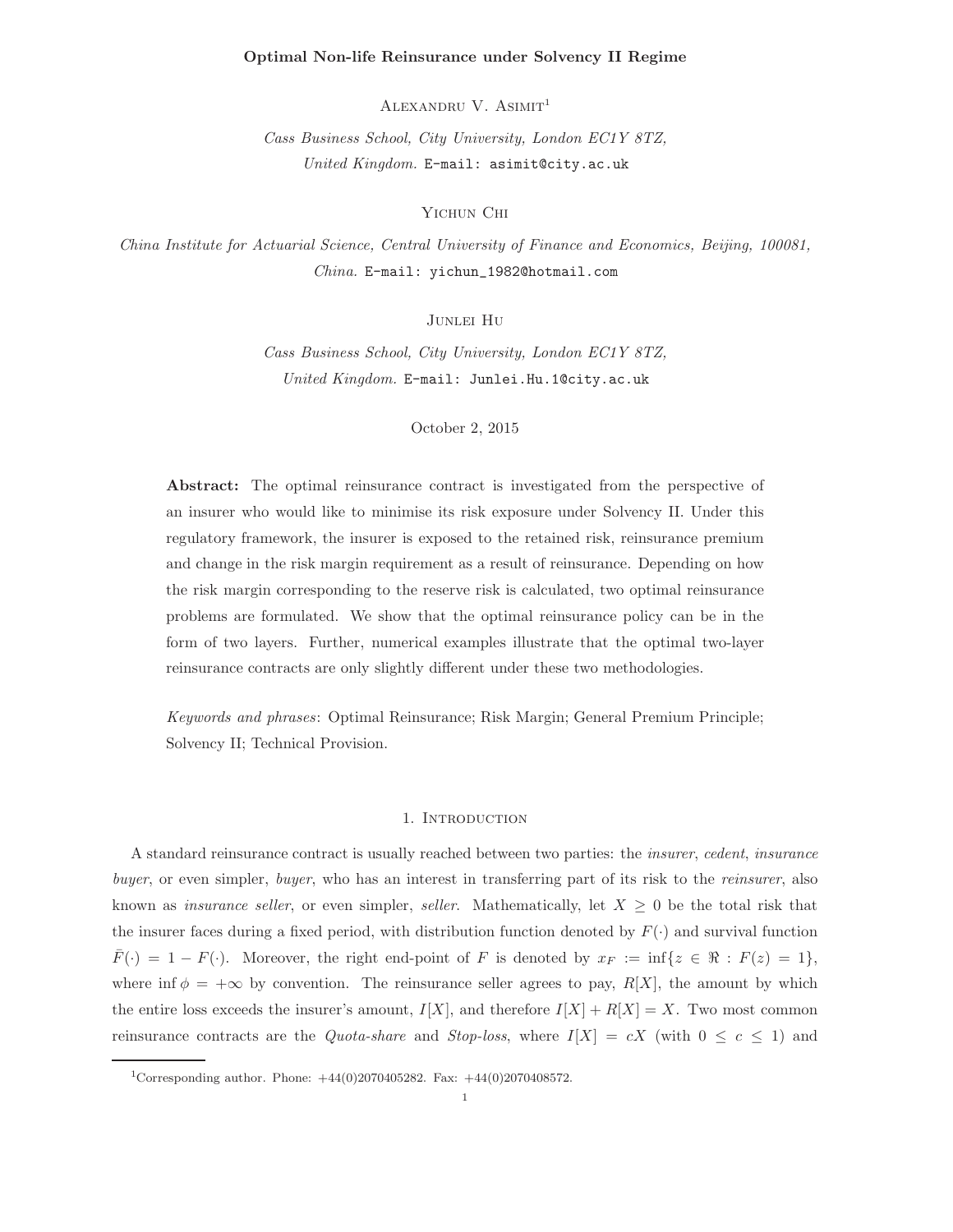$I[X] = X \wedge M := \min\{X, M\}$  (with  $0 \leq M \leq x_F$ ), respectively. In order to avoid potential moral hazard issues arising from the reinsurance arrangement, the set of feasible contracts is usually given by

$$
\mathcal{F} := \{0 \le R[x] \le x : R[x] \text{ and } x - R[x] \text{ are non-decreasing functions}\}.
$$
 (1.1)

There is a vast academic literature on identifying the optimal risk transfer for an insurance company within a one-period setting. The first attempts are attributed to Borch (1960) and Arrow (1963) who consider to minimise the variance of the insurer's retained risk and maximise the expected utility of the insurer's final wealth, respectively. Further extensions have been developed for various decision criteria (see for example, Van Heerwaarden et al., 1989, Young, 1999, Kaluska, 2001, 2005, Verlaak and Beirlant, 2003, Kaluszka and Okolewski, 2008, Ludkovski and Young, 2009 etc). Two risk measures commonly used in practice, Value-at-risk (VaR) and Conditional Value-at-risk (CVaR), are considered by Cai et al.  $(2008)$ , Cheung  $(2010)$ , Chi and Tan  $(2011)$  and Lu et al.  $(2014)$ . The classical risk model setting has been successfully studied in the literature by Centeno and Guerra (2010) and Guerra and Centeno (2008, 2010), where a natural choice for optimisation is the maximisation of the adjustment coefficient. An optimal reinsurance contract where the counterparty default risk is incorporated into the model has been investigated by Biffis and Millossovich (2012), Bernard and Ludkovski (2012) and Asimit et al. (2013). Other extensions and variations of optimal reinsurance design studied in the literature include, for example, the model with multiple reinsurers by Chi and Meng (2014) and the model with risk margins determined via expectile risk measure by Cai and Weng (2015). A recent paper of Tan and Weng (2014) investigates the optimal reinsurance design using an empirical approach.

A relatively recent project, namely Solvency II, has been developing in order to harmonise the regulatory environment within the European Union (EU) insurance industry. This unified methodology applies to all insurance/reinsurance companies that operate in the EU insurance market and its legal framework is specified in European Commission (2009). The actual implementation of Solvency II is expected to be put in place 2016, and in the meantime, various Quantitative Impact Studies (QIS) have been performed. The main purpose of these QIS's has been to collect feedback from many insurance and reinsurance companies related to the constantly augmented Solvency II specifications. The most recent one, also known as QIS 5 (see European Commission, 2010), defines the most probable recommendations that will later lead to the implementation of Solvency II. Thus, it is very interesting to investigate the optimal reinsurance policy for an insurance company under the Solvency II Regime, which is the aim of the paper.

In this paper, we only deal with a non-life insurer, since the life reinsurance contracts have different characteristics. In addition, the buyer is regulated with the help of the Solvency II current recommendations. The aim of this paper is to identify the optimal reinsurance arrangement where the buyer's risk is quantified by the VaR plus the change in the risk margin requirement as a result of reinsurance. Traditionally, the cost of reinsurance has been considered to be solely the reinsurance premium. It would be more realistic to also include the change in the cost of capital as a result of reinsurance, which is given by the technical provisions (TP's) under the Solvency II jurisdiction. More specifically, the TP's are composed of best estimate (BE) and risk margin  $(RM)$ , but only the RM component is incorporated in our optimisation objective as the BE's are calculated gross of reinsurance. Moreover, the RM's can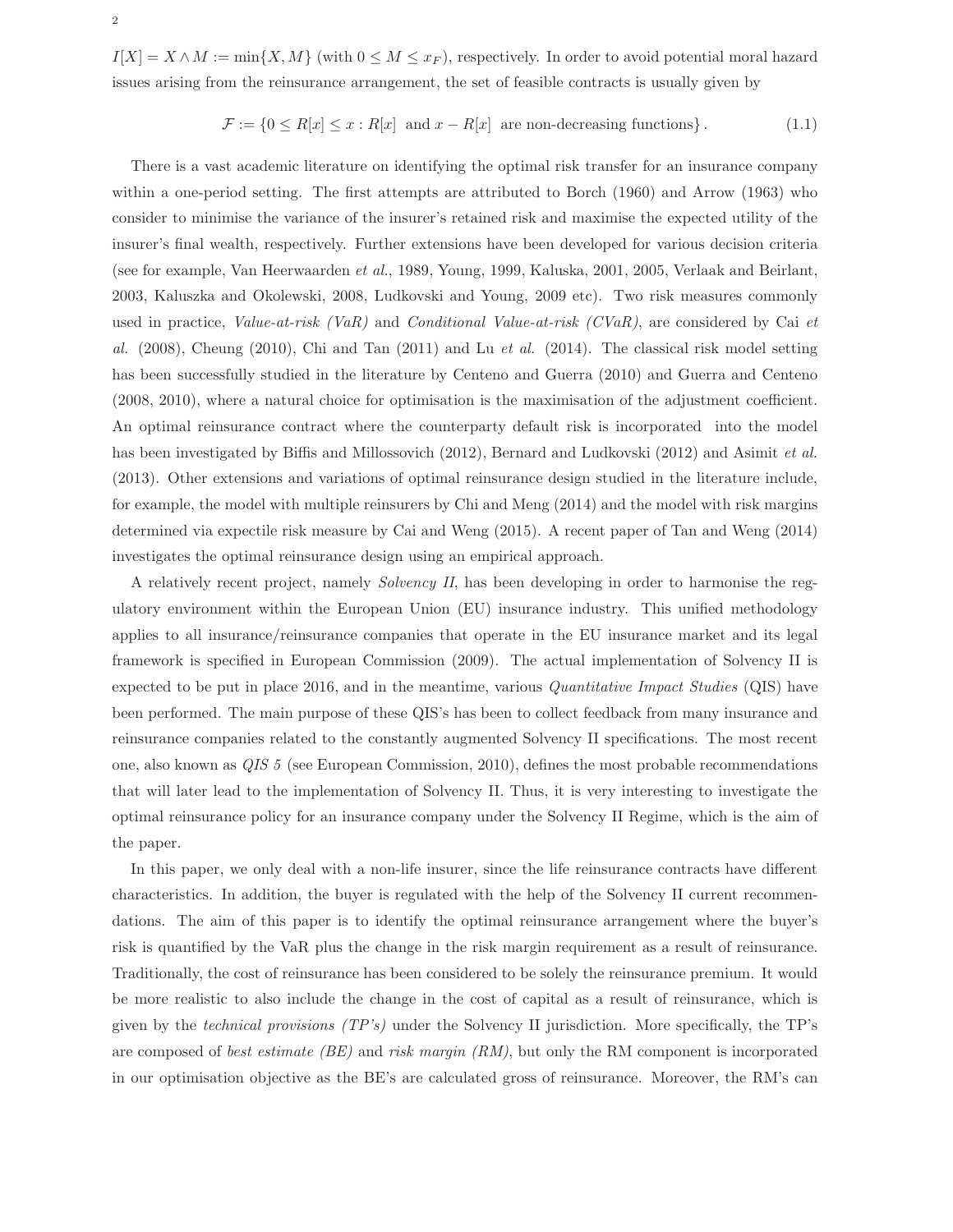be calculated via the existing proxy model in QIS5 with Log-Normal approximation or by taking into account the risk profile of the underwriting risk. Depending on how the RM corresponding to the reserve risk is calculated, two optimal reinsurance models are formulated. We show that any admissible reinsurance policy defined in (1.1) is dominated by a two-layer reinsurance contract. Further, it is very interesting to point out that our numerical analysis shows similar optimal reinsurance contracts under the two different calculation methodologies of the RM's. The rest of the paper is organised as follows: Section 2 defines our model, while Section 3 provides us with the main results. Finally, Section 4 gives some numerical examples.

### 2. Model formulation

This section provides the details of optimal reinsurance models that are investigated in the current paper. Let us denote P and  $\pi(R[X])$  as the gross premium charged by the buyer and the seller, respectively, where  $\pi(\cdot)$  represents the premium principle chosen by the reinsurer. To make our results accessible to many reinsurance premium principles, we follow the assumption of Chi (2012), that  $\pi(\cdot)$  preserves the convex order, i.e.  $\pi(X) \leq \pi(Y)$  if  $X \leq_{cx} Y$  which is equivalent to

$$
EX = EY
$$
 and  $E(X - d)_+ \le E(Y - d)_+$ , for all  $d \in \mathbb{R}$ ,

where  $(x)_+ := \max\{0, x\}$ . The buyer's profit is the difference between  $P - \pi(R[X]) - I[X]$  and the cost of setting the TP's as defined in Solvency II. The latter is defined and detailed in European Commission (2009, 2010), but a succinct description can be found in Asimit et al. (2015), which is further used as a baseline reference in our commentary on TP's. As discussed in Section 1, for each line of business, each TP consists of BE of the liabilities and its RM, where the BE is defined as an expectation of future liabilities that are evaluated gross of any risk transfer. Thus, our optimisation objective will not take this component into account. The RM's are usually evaluated by considering four sources of risk: underwriting (UwR), unavoidable market (UMR), counterparty default (CDR) and operational (OpR).

Firstly, the OpR (see for example, Asimit et al., 2015) is independent of any risk transfer, reinsurance transaction or coinsurance, and thus, we can remove this component from our analysis. In addition, the UwR includes the *premium (PR)* and *reserve (RR)* risks and its corresponding RM is calculated as follows

$$
RM_{UwR}(R[X]) := g\bigg(a_1\Big(P - \pi(R[X])\Big), b_1EI[X]\bigg),
$$

where  $g(x, y) := \sqrt{x^2 + y^2 + xy}$  and parameters  $a_1$  and  $b_1$  are given by

$$
a_1 = \lambda \left( \frac{\exp\left\{\Phi^{-1}(p)\sqrt{\log\left(1+\sigma_{PR}^2\right)}\right\}}{\sqrt{1+\sigma_{PR}^2}} - 1\right), b_1 = \lambda \left( \frac{\exp\left\{\Phi^{-1}(p)\sqrt{\log\left(1+\sigma_{RR}^2\right)}\right\}}{\sqrt{1+\sigma_{RR}^2}} - 1\right).
$$

Here,  $p = 99.5\%, \Phi^{-1}(\cdot)$  is the quantile function of the standard Normal distribution and  $\lambda$  represents the adjusted Cost-of-Capital rate. The parameters  $\sigma_{PR}$  and  $\sigma_{RR}$  are the coefficients of variation for PR and RR, respectively, as calibrated in QIS5 under the Log-Normal assumption.

Secondly, the RM for the UMR component is evaluated via the following formula

$$
RM_{UMR}(R[X]) := cEI[X], \text{ with } c = CoC \times (d-n)(d-n+1)\Delta_n,
$$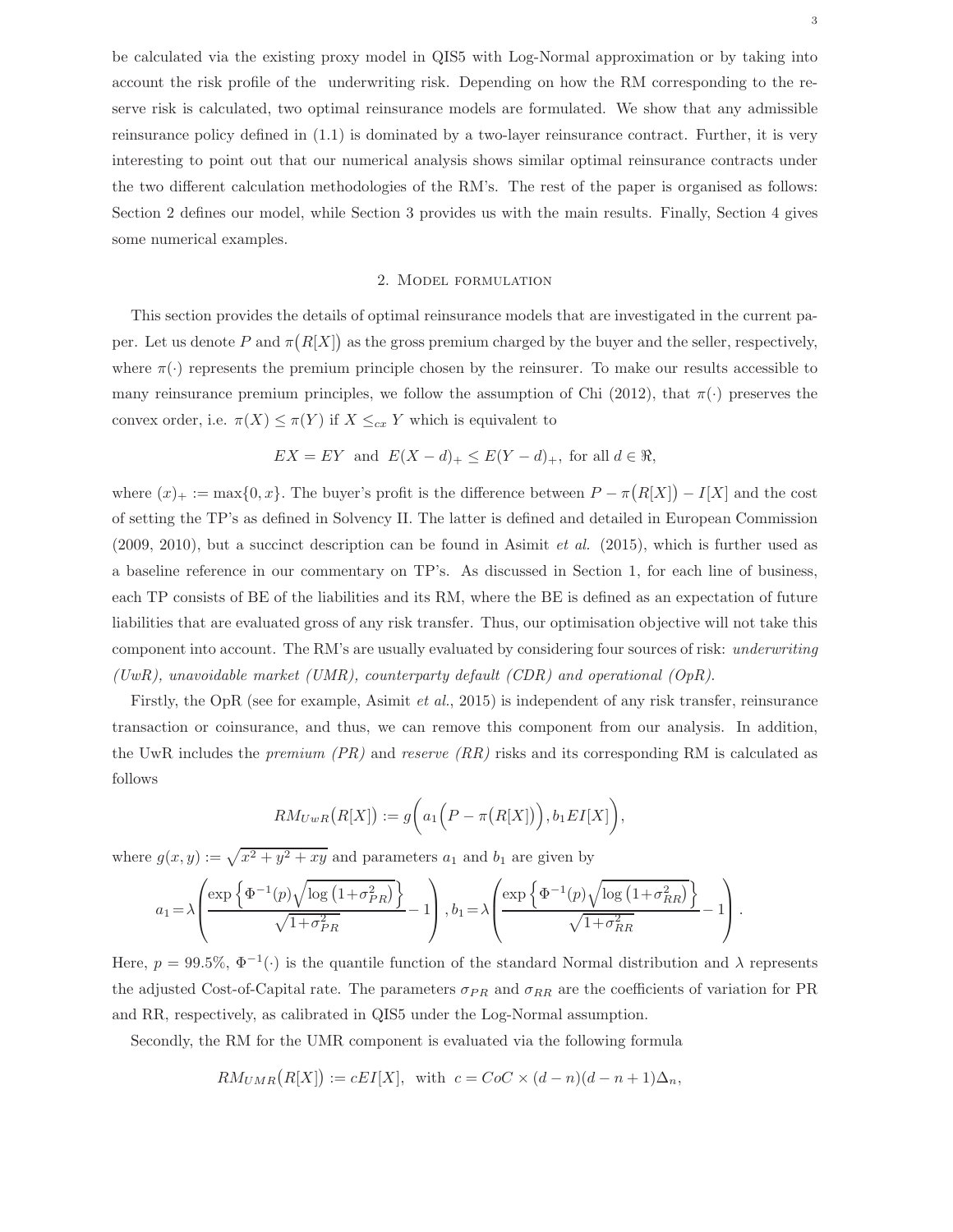where  $CoC$  and d are the Cost-of-Capital rate and modified duration of the insurer's net liability  $I[X]$ , respectively. In addition, n is the longest duration of available risk-free financial instruments to cover I[X]. Moreover,  $\Delta_n$  represents the absolute decrease of the risk-free interest for maturity n under the downward stress scenario of the interest rate risk sub-module (as defined in the SCR section of European Commission, 2009).

Thirdly, the RM for CDR is given by

$$
RM_{CDR}(R[X]) := g\Big(a_2\pi\big(R[X]\big), b_2ER[X]\Big),
$$

with parameters  $a_2$  and  $b_2$  given by

$$
a_2 = \lambda (1 - RecR) l \sqrt{q(1-q)} \times
$$
  
\n
$$
\left( \frac{\Phi\left(\sqrt{\log(1 + \sigma_{PR}^2)} - \Phi^{-1}(p)\right)}{1-p} - \frac{\exp\left\{\Phi^{-1}(p)\sqrt{\log(1 + \sigma_{PR}^2)}\right\}}{\sqrt{1 + \sigma_{PR}^2}} \right),
$$
  
\n
$$
b_2 = \lambda (1 - RecR) l \sqrt{q(1-q)} \times
$$
  
\n
$$
\left( \frac{\Phi\left(\sqrt{\log(1 + \sigma_{RR}^2)} - \Phi^{-1}(p)\right)}{1-p} - \frac{\exp\left\{\Phi^{-1}(p)\sqrt{\log(1 + \sigma_{RR}^2)}\right\}}{\sqrt{1 + \sigma_{RR}^2}} \right),
$$

where l is a constant (usually,  $3 \leq l \leq 5$ ), while q and RecR represent the reinsurer one-year default probability and recovery rate, respectively.

To quantify the insurer's risk exposure, we also need to introduce VaR, which is a well-known risk measure in finance and insurance. The VaR of a generic loss variable Z at a confidence level a,  $VaR_a(Z)$ , represents the minimum amount of capital that makes the insurance company to be solvent at least  $a\%$ of the time, i.e.

$$
VaR_a(Z):=\inf\{z\geq z_0:\Pr(Z\leq z)\geq a\},\
$$

where  $z_0 := \sup\{z \in \mathbb{R} : \Pr(Z \leq z) = 0\}$  represents the left-end point of the distribution function of Z. Recall that  $VaR_p(I[X]) = VaR_p(X) - VaR_p(R[X])$  is true as a result of  $R[X] \in \mathcal{F}$ .

We are now able to introduce our optimisation problem. The classical approach in the existing literature, since the pioneering work of Cai and Tan (2007), has been to minimise the insurer's retained risk and reinsurance premium. In the Solvency II framework, it is translated to  $VaR_p(I[X]) + \pi(R[X])$ , since  $VaR_p(\cdot)$  is the standard risk measure used under this regulatory framework. In addition, it also includes the additional cost of capital as a result of buying reinsurance. That is, the difference between the RM's after and before the risk transfer is given by

$$
RM_{UwR}(R[X]) + RM_{UMR}(R[X]) + RM_{CDR}(R[X])
$$
  
-
$$
RM_{UwR}(X) - RM_{UMR}(X) - RM_{CDR}(X).
$$

Recall that the BE's are calculated gross of reinsurance, and thus, our objective functions may not take the BE's into account. To simplify the representation, we further remove the last three terms in the above equation from our objective function, since they are not sensitive to the ceded loss function  $R[X]$ .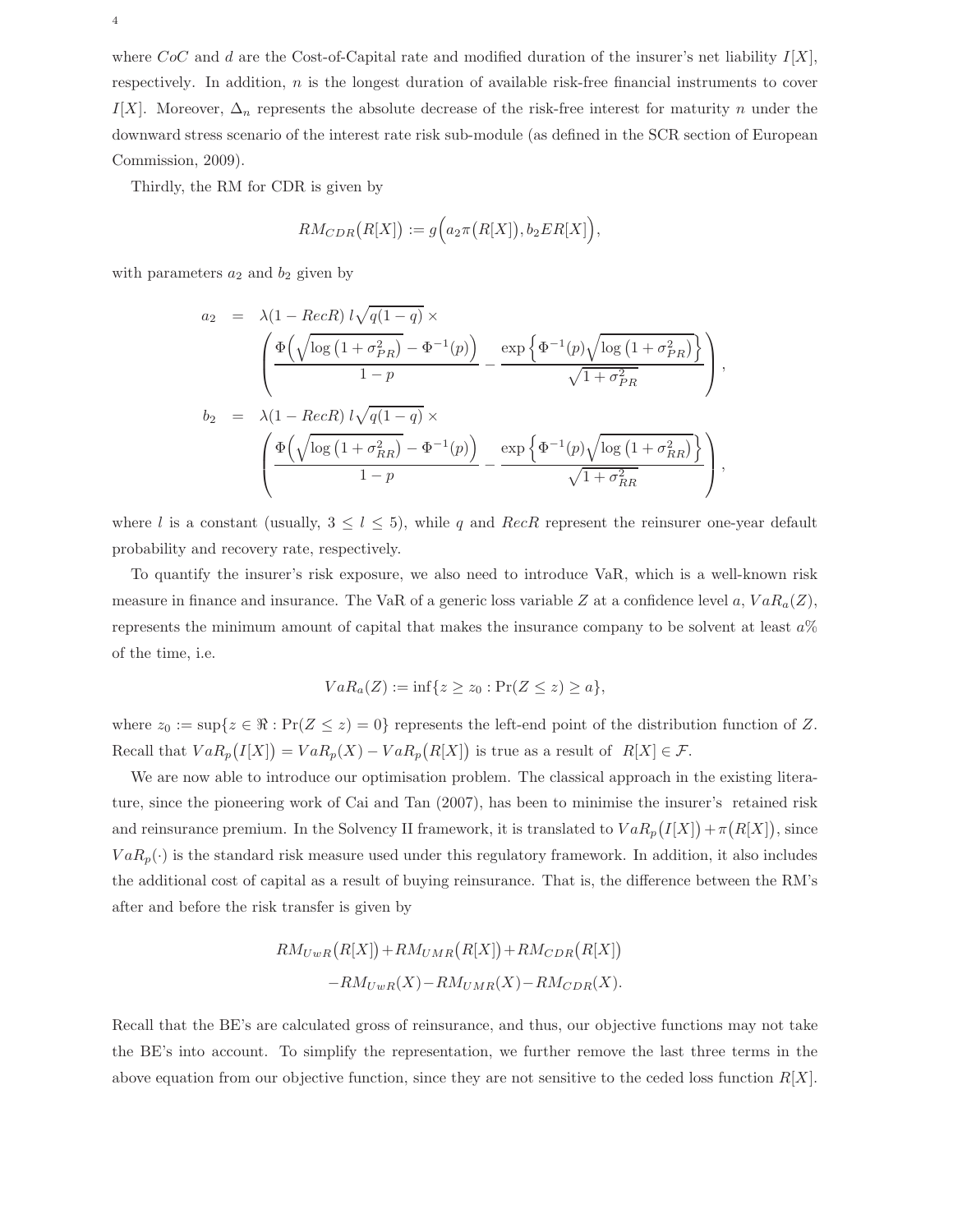Assuming that the buyer reinsures only one risk, the optimisation problem, formulated with Log-Normal approximation, becomes:

$$
\min_{R \in \mathcal{F}} H_1\big(R[X]\big),\tag{2.1}
$$

where

$$
H_1(R[X]) := RM_{UwR}(R[X]) + RM_{UMR}(R[X]) + RM_{CDR}(R[X])
$$
  
+  $\pi(R[X]) + VaR_p(X) - VaR_p(R[X])$   
=  $g(a_1(P - \pi(R[X]))), b_1EI[X]) + g(a_2\pi(R[X]), b_2ER[X])$   
+  $c(EX - ER[X]) + \pi(R[X]) + VaR_p(X) - VaR_p(R[X]).$ 

One may wonder why RR is calculated via a Log-Normal approximation, while the reinsurance premium calculation takes into account the risk profile of the underwriting policies. The insurer may choose the Standard Formula or adjust this formula by using its belief on the distribution of  $X$ , and the most advantageous one would be its choice.

In order to rewrite (2.1) in the absence of the Log-Normal approximation, we need to introduce another well-known risk measure, CVaR. This risk measure has various representations in the literature (see Acerbi and Tasche, 2002), and one of them is given by

$$
CVaR_a(Z) := \frac{1}{1-a} \int_a^1 VaR_s(Z) \, ds = VaR_a(Z) + \frac{1}{1-a} \mathbf{E}(Z - VaR_a(Z))_+.
$$
 (2.2)

Interestingly, this risk measure is a special case of the Haezendonck-Goovaerts class, which was introduced many years ago by Haezendonck and Goovaerts (1982). Further details can be found in Bellini and Rosazza Gianin (2012), Goovaerts et al. (2004 and 2012) and the references therein.

Recall that all previous RM's have been calculated based on the Standard Formula from Solvency II, where the Log-Normal approximation has been used in the definition of RM's for UwR and CDR. An alternative calculation of the RR contributions is to take into account the actual variation within the risk itself, i.e.  $I[X]$  and  $R[X]$  for the UwR and CDR, respectively. Concretely, the Log-Normal approximation for the RM's of UwR and CDR showed that

$$
\lambda \bigg(VaR_p\Big(I[X]\Big)-EI[X]\bigg) \approx b_1 EI[X]
$$

and

$$
\vartheta\bigg(CVaR_p\Big(R[X]\Big)-VaR_p\Big(R[X]\Big)\bigg)\approx b_2 ER[X],
$$

where  $\vartheta = \lambda(1 - RecR) l\sqrt{q(1-q)}$ . It has been implicitly assumed in the last two equations that  $I[X]$ and  $R[X]$  are Log-Normal distributed with the same coefficient of variation. This standard assumption is acceptable in the Solvency II framework, and the values of  $\sigma_{RR}$  for the recognised nine lines of business can be found in European Commission (2010) or Asimit *et al.* (2015). By the above approximations, we should guarantee that  $VaR_p(I[X]) \geq EI[X]$ , and the RM's for UwR and CDR can be rewritten by

$$
RM_{UwR}(R[X]) = g\bigg(a_1\Big(P - \pi(R[X])\Big), \lambda\Big(VaR_p\big(I[X]\big) - EI[X]\Big)\bigg)
$$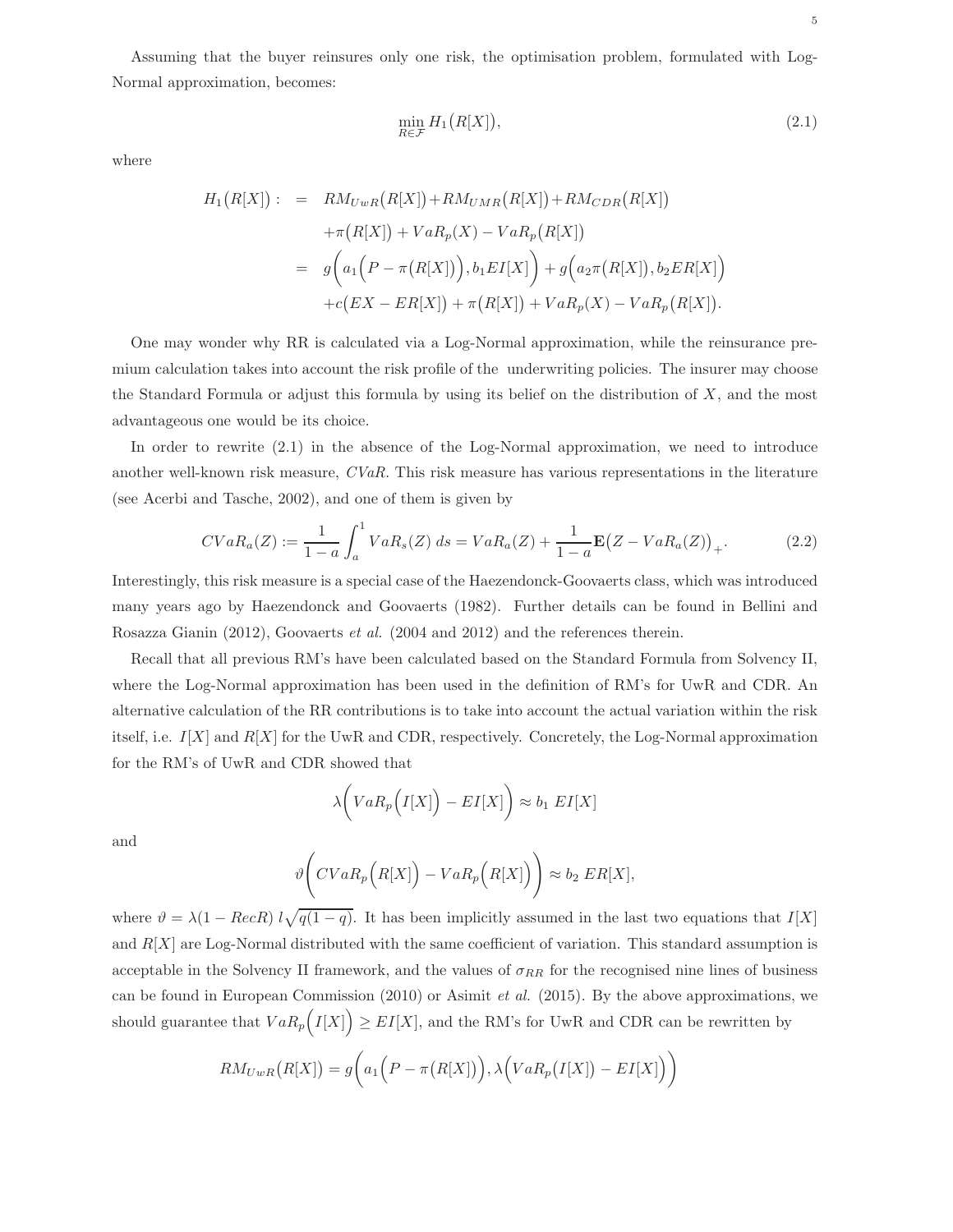and

6

$$
RM_{CDR}(R[X]) = g\bigg(a_2 \pi(R[X]), \vartheta\Big( CVaR_p\big(R[X]\big) - VaR_p\big(R[X]\big)\Big)\bigg)
$$

respectively. Thus, if we refrain ourselves from using the Log-Normal approximation in the RM calculation corresponding to RR, the optimisation problem (2.1) can be rewritten as follows:

$$
\min_{R \in \mathcal{F}} H_2\big(R[X]\big),\tag{2.3}
$$

where

$$
H_2(R[X]): = g\bigg(a_1\bigg(P - \pi(R[X])\bigg), \lambda\bigg(VaR_p(I[X]) - EI[X]\bigg)\bigg) + c\big(EX - ER[X]\big) + g\bigg(a_2\pi(R[X]), \vartheta\bigg(CVaR_p(R[X]) - VaR_p(R[X])\big)\bigg) + \pi(R[X]) + VaR_p(X) - VaR_p(R[X]).
$$

## 3. Optimal reinsurance design

In this section, we proceed with solving the optimal reinsurance problems (2.1) and (2.3). Note that  $a_1, a_2, b_1, b_2 \in (0, 1)$ , since  $CoC, \lambda \in (0, 1)$  and the market wide estimates for  $\sigma_{PR}$  and  $\sigma_{RR}$  showed to be less than 22%. Therefore, it is not difficult to see that the objective function from (2.1) is increasing in  $\pi(R[X])$ . Consequently, the first step in solving (2.1) is to find the solutions to the following optimisation problem

$$
\arg\min_{R\in\mathcal{F}} \pi(R[X]),
$$
  
subject to  $ER[X] = \mu \in [0, EX],$   

$$
VaR_p(R[X]) = \nu,
$$
  

$$
\pi(R[X]) \leq P.
$$

Clearly, the last inequality constraint ensures that the reinsurance premium could not exceed the insurer's gross premium.

Before solving the above minimisation problem, we first define a layer  $(a, b]$  of a risk Z by

$$
\mathcal{L}_{(a,b]}(Z) := (Z - a)_+ \wedge (b - a) = (Z - a)_+ - (Z - b)_+, \ 0 \le a \le b.
$$

Next, the analysis of the above infinite-dimensional optimisation problem can be reduced to studying a certain finite-dimensional one, as shown in the following theorem.

**Theorem 3.1.** For any admissible ceded loss function  $R[X]$ , denote  $\mu = ER[X]$  and  $\nu = VaR_p(R[X])$ , then there must exist an admissible ceded loss function  $\tilde{R}[X]$  in the form of

$$
\tilde{R}[X] = \begin{cases}\nX \wedge \nu + \mathcal{L}_{(VaR_p(X),t]}(X), & E(X \wedge \nu) \leq \mu; \\
X \wedge z + \mathcal{L}_{(VaR_p(X) - \nu + z, VaR_p(X)]}(X), & otherwise,\n\end{cases}
$$
\n(3.1)

for some  $z \in [0, \nu]$  and  $t \geq VaR_p(X)$  such that

$$
CVaR_p(R[X]) \geq CVaR_p(\tilde{R}[X]), VaR_p(\tilde{R}[X]) = VaR_p(R[X]) \text{ and } \tilde{R}[X] \leq_{cx} R[X].
$$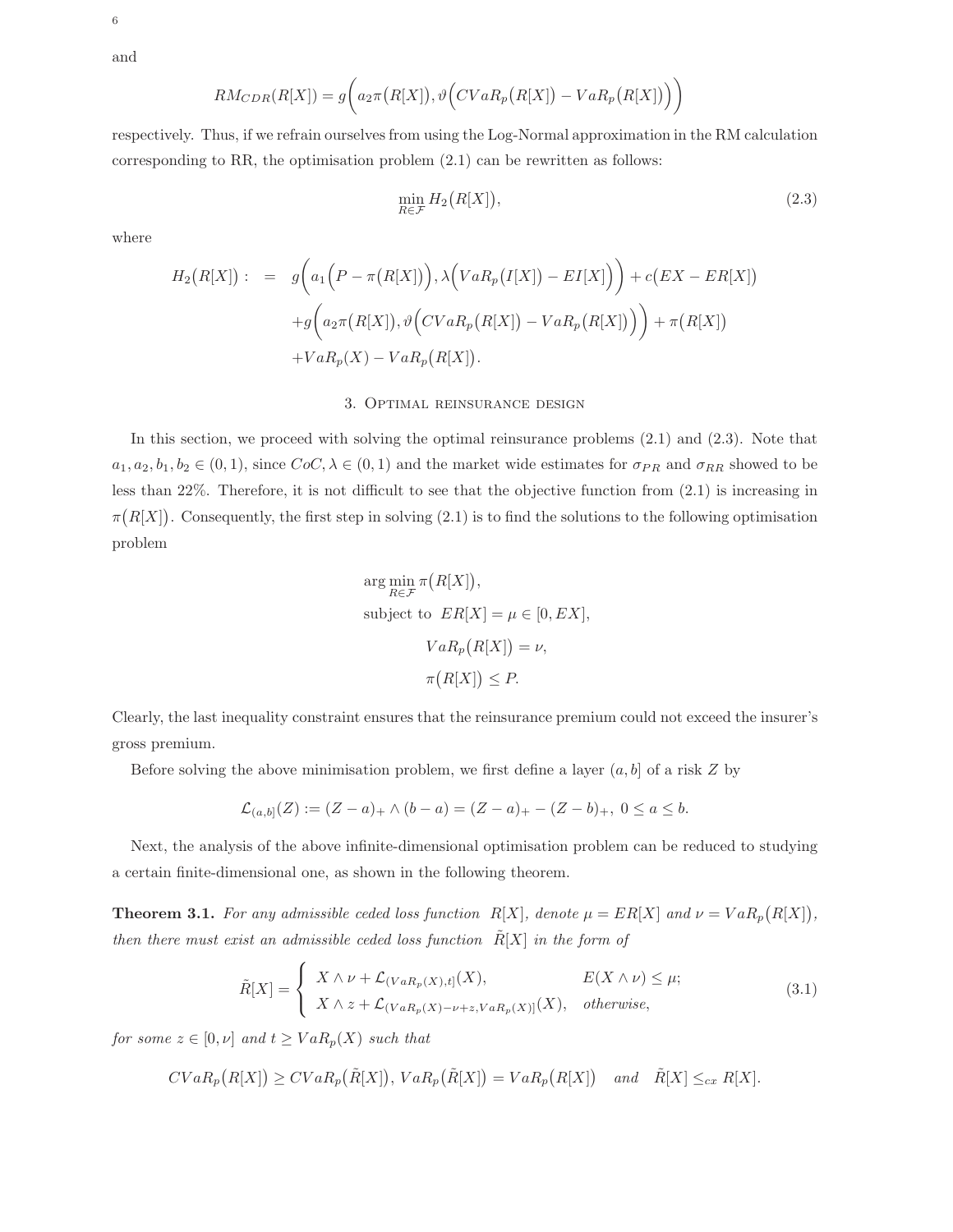Moreover, we have

$$
CVaR_p(\tilde{R}[X]) - VaR_p(\tilde{R}[X]) = \frac{1}{1-p}(\mu - E(X \wedge \nu))_+.
$$
\n(3.2)

Proof. Using a proof similar to that of Theorem 3.2 in Chi (2012), we get that there exists an admissible ceded loss function in the form of

$$
\hat{R}[X] = \mathcal{L}_{(0,d_1]}(X) + \mathcal{L}_{(VaR_p(X)+d_1-\nu,d_2]}(X),
$$

for some  $d_1 \in [0, \nu]$  and  $d_2 \in [VaR_p(X), x_F]$  such that

 $\hat{R}[X] \leq_{cx} R[X], \quad VaR_p(\hat{R}[X]) = \nu \text{ and } CVaR_p(\hat{R}[X]) = CVaR_p(R[X]).$ 

Now, building upon  $\hat{R}[X]$ , we can construct an admissible ceded loss function  $\tilde{R}[X]$  as in (3.1), where t and z are determined by  $E\ddot{R}[X] = E\ddot{R}[X] = \mu$ . More specifically, if  $E[X \wedge \nu] \leq \mu$ , it is not difficult to find that  $\mathcal{H}(y) := E(X \wedge \nu + \mathcal{L}_{(VaR_p(X),y]}(X)), y \geq VaR_p(X)$ , is a non-decreasing continuous function with

$$
\mathcal{H}(VaR_p(X)) = E(X \wedge \nu) \leq \mu \quad \text{and} \quad \mathcal{H}(d_2) \geq E\hat{R}[X] = \mu.
$$

Thus, there must exist a  $t \in [VaR_p(X), d_2]$  such that  $E\tilde{R}(X) = \mathcal{H}(t) = \mu$ . Now, if  $E(X \wedge \nu) > \mu$ , we have  $E\tilde{\mathcal{H}}[X;d_1] \leq E\hat{R}[X] = \mu$  and  $E\tilde{\mathcal{H}}[X;\nu] = E(X \wedge \nu) > \mu$ , where

$$
\tilde{\mathcal{H}}[X; y] := X \wedge y + \mathcal{L}_{(VaR_p(X) - \nu + y, VaR_p(X))}[X], \ d_1 \le y \le \nu.
$$

Moreover,  $E\mathcal{H}[X; y]$  is continuous and non-decreasing in y, and therefore, there must exist a  $z \in [d_1, \nu]$ such that  $E\widetilde{R}[X] = E\widetilde{\mathcal{H}}[X; z] = \mu$ .

Further, we can see from the definition of  $\tilde{R}[X]$  that  $VaR_p(\tilde{R}[X]) = \nu$  and (3.2) are true. By comparing  $\tilde{R}(X)$  with  $\hat{R}(X)$ , we note that  $\hat{R}(X) \ge \tilde{R}(X)$  and  $\hat{R}(X) \le \tilde{R}(X)$  are true for any  $X \ge VaR_p(X)$ and  $0 \leq X \leq VaR_p(X)$ , respectively. In other words,  $\hat{R}$  up-crosses  $\tilde{R}$ , and in turn, it follows from Lemma 3 of Ohlin (1969) that  $R[X] \leq_{cx} R[X]$ . It is well-known that the CVaR risk measure preserves the convex order, and thus, we have  $CVaR_p(R[X]) \geq CVaR_p(\tilde{R}[X])$ . The proof is now complete.  $\square$ 

By the above theorem, we know that any admissible ceded loss function R is dominated by  $\tilde{R}$  (as defined in (3.1)). According to the definition of  $\tilde{R}$ , one can find that the parameters z and t when  $\mu$ and  $\nu$  are known. Moreover, as  $\tilde{R}[X]$  is a function of  $\mu$  and  $\nu$ , we rewrite it as  $\tilde{R}[X; \mu, \nu]$  in order to emphasise this dependence. As a result, the study of optimal reinsurance problem (2.1) can be simplified to solving a minimisation problem of two decision variables  $\mu$  and  $\nu$ . Before solving this minimisation problem, it is necessary to elaborate the relationship between  $\mu$  and  $\nu$ . Specifically, for any  $R \in \mathcal{F}$  with  $VaR_{p}(R[X]) = \nu$ , we have

$$
\mathcal{L}_{(VaR_p(X)-\nu, VaR_p(X)]}(X) \le R[X] \le X \wedge \nu + (X - VaR_p(X))_+.
$$

Consequently,  $(\mu, \nu)$  should satisfy

$$
\int_{VaR_p(X)-\nu}^{VaR_p(X)} \bar{F}(x) dx \le \mu \le EX - \int_{\nu}^{VaR_p(X)} \bar{F}(x) dx \text{ and } \nu \le VaR_p(X). \tag{3.3}
$$

Thus, optimisation problem (2.1) is equivalent to

$$
\min_{\{\mu,\nu\}\in\mathbb{R}^2_+\colon(3.3)\text{ is satisfied}} h_1(\mu,\nu),\ \text{ where } h_1(\mu,\nu):=H_1\left(\tilde{R}[X;\mu,\nu]\right). \tag{3.4}
$$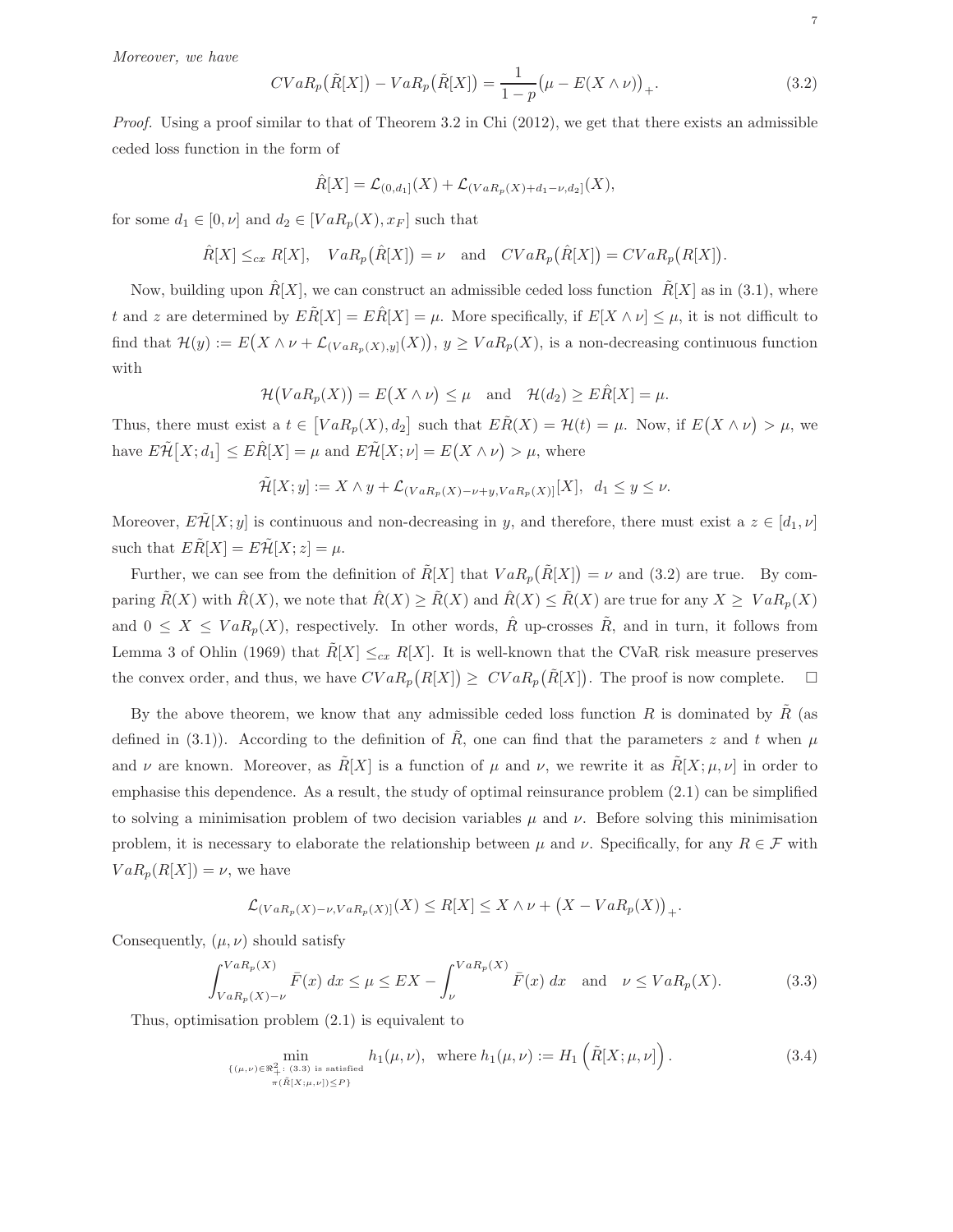The analysis of the above optimisation problem can be further simplified by using the following proposition.

**Proposition 3.1.** For any  $0 \leq \mu \leq EX$ , we have

$$
h_1(\mu,\nu) \ge h_1(\mu,\nu(\mu)), \forall 0 \le \nu \le \nu(\mu),
$$

where

$$
\nu(\mu) := \sup \left\{ 0 \le t \le VaR_p(X) : E(X \wedge t) \le \mu \right\}.
$$
\n(3.5)

*Proof.* For any  $0 \leq \nu^1 < \nu^2 \leq \nu(\mu)$ , we can show that

$$
\tilde{R}[X; \mu, \nu^2] \leq_{cx} \tilde{R}[X; \mu, \nu^1].
$$
\n(3.6)

Specifically, noting that  $E(X \wedge \nu^{i}) \leq \mu$  for  $i = 1, 2$ , it can be seen from (3.1) that  $\tilde{R}[X; \mu, \nu^{1}]$  up-crosses  $\tilde{R}[X;\mu,\nu^2]$  and that  $E\tilde{R}[X;\mu,\nu^i]=\mu$  for  $i=1,2$ . Then, (3.6) could be obtained by using Lemma 3 from Ohlin (1969).

Further,  $\pi(\tilde{R}[X;\mu,\nu^2]) \leq \pi(\tilde{R}[X;\mu,\nu^1])$  follows from the assumption that  $\pi(.)$  preserves the convex order. Recall that  $h_1(\mu,\nu)$  is non-increasing in  $\nu$  and is non-decreasing in  $\pi(\tilde{R}[X;\mu,\nu])$ . Hence, the final result is obtained, which concludes our proof.

We now turn to study optimal reinsurance model (2.3). Recall that  $a_1, a_2, b_1, b_2 \in (0, 1)$ . It is not difficult to find that the objective function  $H_2(R[X])$  is increasing in  $\pi(R[X])$  and  $CVaR_p(R[X])$ . Further, using Theorem 3.1, we know that any admissible ceded loss function  $R[X]$  is sub-optimal to  $\tilde{R}[X; \mu, \nu]$ where  $\mu = ER[X]$  and  $\nu = VaR_p(R[X])$ . As a result, the analysis of optimal reinsurance model (2.3) can be simplified to solving an optimisation problem of two decision variables  $\mu$  and  $\nu$ . However, in contrast to the optimisation problem  $(3.4)$ ,  $(\mu, \nu)$  is subject to more constraints. Specifically, in addition to (3.3), another constraint,  $\nu \leq VaR_p(X) + \mu - EX$  (in order to guarantee the feasibility constraint  $VaR_{p}(I[X]) \geq EI[X]$ , is needed as a consequence of removing the Log-Normal approximation. Thus, the optimisation problem (2.3) is equivalent to

$$
\min_{\substack{\{( \mu,\nu) \in \mathbb{R}_+^2 : \nu \leq V a R_p(X) + \mu - EX \\ \pi(\tilde{R}[X;\mu,\nu]) \leq P \text{ and } (3.3) \text{ is satisfied}\}}} h_2(\mu,\nu), \text{ where } h_2(\mu,\nu) := H_2\left(\tilde{R}[X;\mu,\nu]\right). \tag{3.7}
$$

We try to further reduce the dimension of the above minimisation problem, and define

$$
\phi(\mu) =: \mu - E\Big(X \wedge \big( VaR_p(X) + \mu - EX\big)\Big),\ 0 \le \mu \le EX.
$$

Noting that  $p = 99.5\%$ , we assume that  $VaR<sub>p</sub>(X) \geq EX$  in the remainder of the paper. Thus,  $\phi(\mu)$  is a non-decreasing and continuous function with  $\phi(0) \leq 0$  and  $\phi(EX) \geq 0$ . Consequently,

$$
\mu_0 := \inf \left\{ 0 \le \mu \le EX : \phi(\mu) = 0 \right\}
$$

is well-defined.

**Proposition 3.2.** If  $\mu \geq \mu_0$ , we get

$$
h_2(\mu,\nu) \ge h_2(\mu, VaR_p(X) + \mu - EX), \forall 0 \le \nu \le VaR_p(X) + \mu - EX.
$$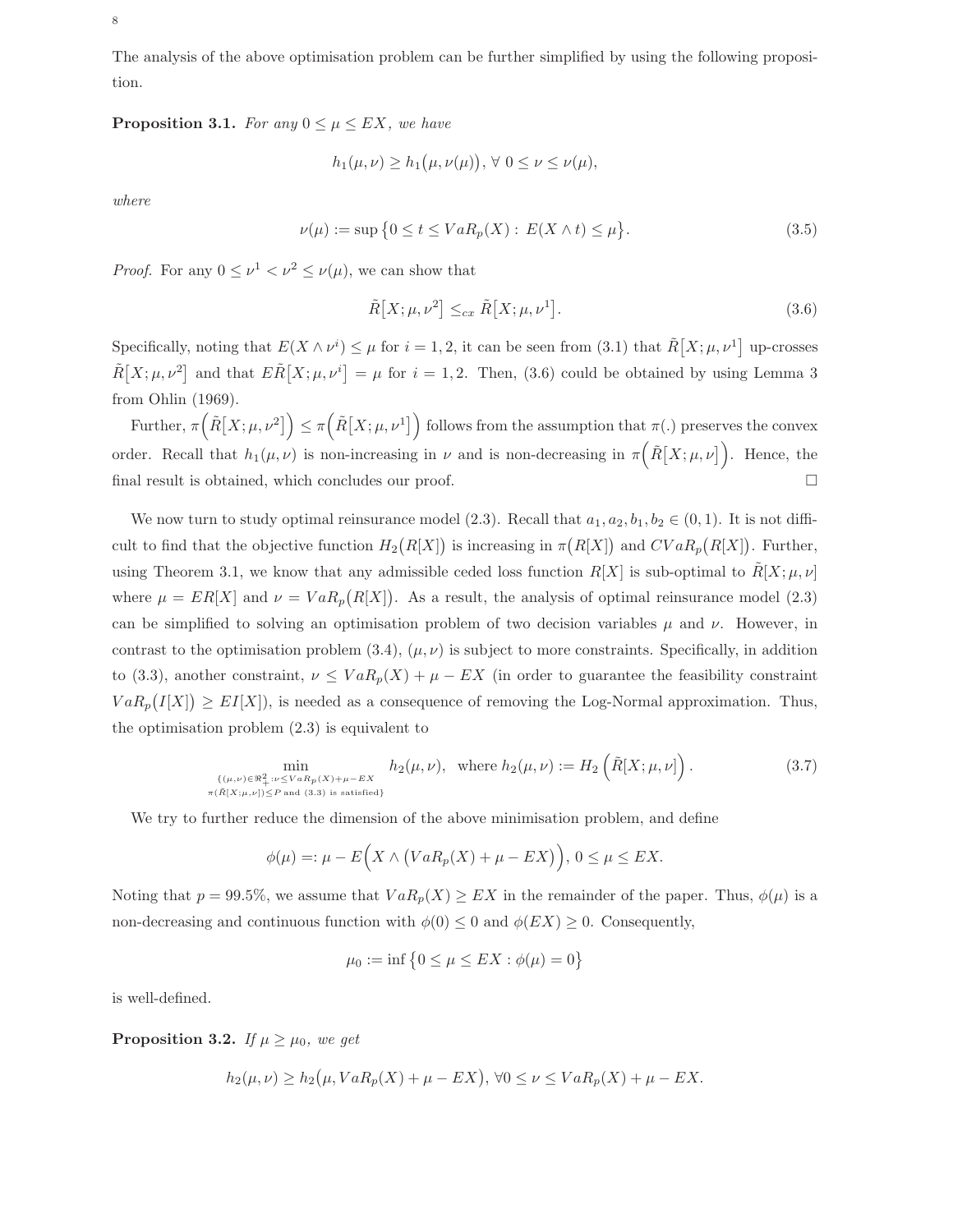Whenever  $0 \leq \mu < \mu_0$ , we have

$$
h_2(\mu,\nu) \ge h_2(\mu,\nu(\mu)), \forall 0 \le \nu \le \nu(\mu),
$$

where  $\nu(\mu) \in [0, VaR_p(X))$  is defined in (3.5).

*Proof.* It is first assumed that  $\mu \geq \mu_0$ . Now,  $E(X \wedge \nu) \leq \mu$  holds as a result of  $\nu \leq VaR_p(X) + \mu - EX$ . We can see from the proof of Proposition 3.1 that

$$
\pi\left(\tilde{R}\big[X;\mu,\nu^2\big]\right) \leq \pi\left(\tilde{R}\big[X;\mu,\nu^1\big]\right) \text{ for any } 0 \leq \nu^1 < \nu^2 \leq VaR_p(X) + \mu - EX.
$$

Furthermore, relation (3.2) yields that  $CVaR_p(\tilde{R}[X;\mu,\nu]) - VaR_p(\tilde{R}[X;\mu,\nu])$  is non-increasing in  $\nu$ . Thus,  $h_2(\mu, \nu)$  is non-increasing in  $\nu$  by keeping in mind that  $h_2(\cdot)$  is non-decreasing in  $\pi(\cdot)$  and  $CVaR_p(\cdot)$ . Hence, our first claim is justified in full.

The case in which  $0 \leq \mu < \mu_0$  can be dealt as above. The proof is finally completed.

**Remark 3.1.** Proposition 3.2 says that whenever  $\mu \geq \mu_0$ , any admissible ceded loss function  $R[X; \mu, \nu]$ is dominated by  $\tilde{R}[X; \mu, VaR_p(X) + \mu - EX],$  which is well-defined as

$$
E(X \wedge (VaR_p(X) + \mu - EX)) + E(X - VaR_p(X))_+ = EX - \int_{VaR_p(X) + \mu - EX}^{VaR_p(X)} \bar{F}(t)dt \ge \mu.
$$

Otherwise, for  $0 \leq \mu < \mu_0$ , Proposition 3.2 implies that the optimal  $\nu$  must be attained over the interval  $[\nu(\mu), VaR_p(X) + \mu - EX] \cap \mathfrak{N}_{\mu}, where$ 

$$
\mathfrak{N}_{\mu} := \left\{ \nu \in [0, VaR_p(X) + \mu - EX] : (3.3) \text{ is satisfied.} \right\}, 0 \le \mu \le EX.
$$

Now, for any  $\nu \in [\nu(\mu), VaR_p(X)+\mu-EX] \cap \mathfrak{N}_{\mu}$ , we have  $E(X \wedge \nu) \geq E(X \wedge \nu(\mu)) = \mu$ . This, together with (3.2), yields that

$$
CVaR_p(\tilde{R}[X; \mu, \nu]) - VaR_p(\tilde{R}[X; \mu, \nu]) = 0,
$$

which in turn implies that the third term of  $h_2(\cdot)$  from (2.3) is reduced to

$$
RM_{CDR}(\tilde{R}[X; \mu, \nu]) = a_2 \pi(\tilde{R}[X; \mu, \nu]).
$$

Collecting the above arguments, the analysis of minimisation problem (3.7) can be reduced to solving two simpler optimisation problems:

(i) 
$$
\min_{\substack{\mu_0 \leq \mu \\ \pi(\tilde{R}[X;\mu,VaR_p(X)+\mu-EX)) \leq P}} h_2(\mu, VaR_p(X) + \mu - EX);
$$
  
\n(ii) 
$$
\min_{\substack{(\mu,\nu) \in \mathcal{R} \\ \pi(\tilde{R}[X;\mu,\nu]) \leq P}} h_2(\mu,\nu),
$$

where

$$
\mathcal{R} := \left\{ (\mu, \nu) \in \Re_+^2 : 0 \leq \mu < \mu_0, \nu \in \left[ \nu(\mu), VaR_p(X) + \mu - EX \right] \cap \Re_\mu \right\}.
$$

It seems impossible to find closed-form solutions without specifying the premium principle  $\pi(\cdot)$ . Thus, some well-known premium principles are investigated in the next section in order to derive the optimal parameters of the two-layer reinsurance.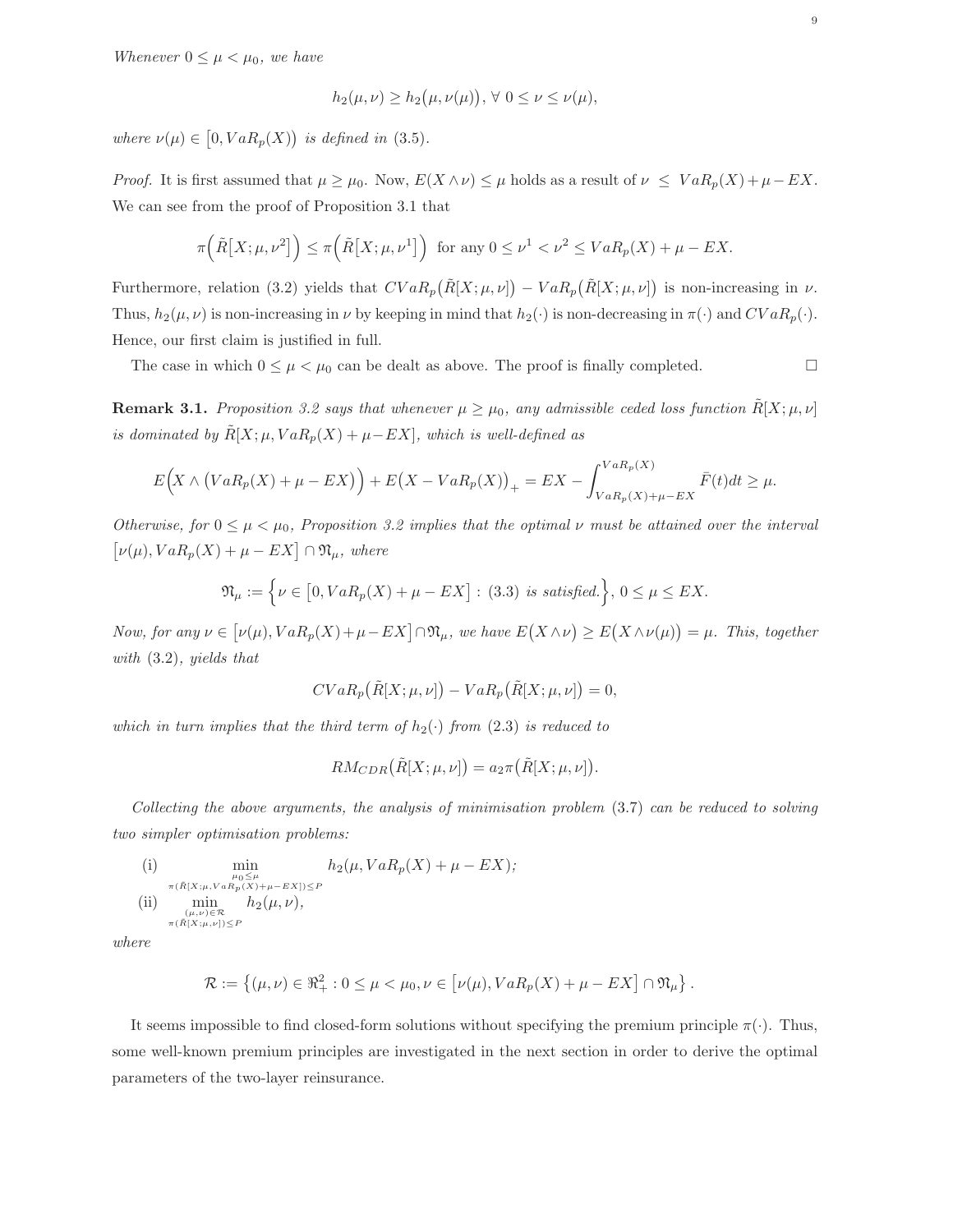The final section of the paper provides the solutions to optimal reinsurance problems (2.1) and (2.3) for some well-known premium principles. Initially, closed-form solutions are found for expected value premium principle, which is formally defined as

$$
\pi(\cdot) = (1+\rho)E[\cdot],\tag{4.1}
$$

where  $\rho > 0$  represents the *safety loading coefficient*. Numerical solutions are then investigated for a large class of premium principles, known as Wang's class, for which we need to assume that the loss sample space is composed of a finite number of possible outcomes.

4.1. Expected value premium principle. As anticipated, we now find the closed-form solutions of optimisation problems (2.1) and (2.3) under the expected value premium principle assumption. By Theorem 3.1, the optimal ceded loss function can be in the form of (3.1) and the analysis reduces to solving the minimisation problems (3.4) and (3.7). A two-step procedure is used to solve these problems, where the first step derives the optimal  $\nu$  for a fixed  $\mu$ , while the second step provides the global optimal solution. Noting that  $\mu$  is upper-bounded by  $\frac{P}{1+\rho}$  since  $\pi(\tilde{R}[X;\mu,\nu]) \leq P$ , the value of P is critical to the set of feasible solutions. Thus, our analysis is divided accordingly. As reinsurance is expected to be more costly than insurance, the economic constraint,  $P \leq (1+\rho)EX$ , is made in this subsection.

We first study the optimisation problem  $(2.1)$ , where Log-Normal approximation is used. By some simple algebra, the objective function  $h_1(\cdot)$  can be rewritten as follows:

$$
h_1(\mu,\nu) = cEX + (C_2 - c + 1 + \rho)\mu + C_1 \sqrt{\left(\mu - \frac{B}{2C_1^2}\right)^2 + \frac{3a_1^2b_1^2}{4C_1^4} \left(P - (1 + \rho)EX\right)^2 + VaR_p(X) - \nu}, \quad (4.2)
$$

where  $C_i := g(a_i(1+\rho), b_i), i = 1, 2$  and  $B := 2a_1^2 P(1+\rho) + 2b_1^2 EX + a_1b_1 (P + (1+\rho)EX)$ .

In the first step, note that  $h_1(\mu, \nu)$  is non-increasing in  $\nu$ , and then we have  $h_1(\mu, \nu) \geq h_1(\mu, \nu^*(\mu)),$ where  $\nu^*(\mu) = \sup \Big\{ 0 \le t \le VaR_p(X) : \int_{VaR_p(X)-t}^{VaR_p(X)} \bar{F}(z) dz \le \mu \Big\}$ . The second step is used to solve the following optimisation problem  $\min_{\mu \in [0, P/(1+\rho)]} h_1(\mu, \nu^*(\mu)).$ 

**1a)** If  $P/(1+\rho) < E(X \wedge VaR_p(X))$ , then for any  $\mu \in [0, P/(1+\rho)]$ , we have  $\nu^*(\mu) < VaR_p(X)$ , and together with (4.2) we get that

$$
h_1(\mu, \nu^*(\mu)) = (C_2 - c + 1 + \rho)\mu + C_1 \sqrt{\left(\mu - \frac{B}{2C_1^2}\right)^2 + \frac{3a_1^2b_1^2}{4C_1^4}(P - (1 + \rho)EX)^2}
$$

$$
+ VaR_p(X) - \nu^*(\mu) + cEX.
$$

Differentiating  $h_1(\mu, \nu^*(\mu))$  with respect to  $\mu$ , we obtain

$$
h'_1(\mu, \nu^*(\mu)) = \frac{C_1(\mu - \frac{B}{2C_1^2})}{\sqrt{(\mu - \frac{B}{2C_1^2})^2 + \frac{3a_1^2b_1^2}{4C_1^4} (P - (1+\rho)EX)^2}} - \frac{1}{\bar{F}(VaR_p(X) - \nu^*(\mu))}
$$
  
+  $C_2 - c + 1 + \rho$ . (4.3)

One may find that  $h'_1(\mu, \nu^*(\mu))$  is non-decreasing. Hence, the minimal value of  $h_1(\mu, \nu^*(\mu))$  is obtained at

$$
\mu_1^* = \left( \sup \left\{ 0 \le \mu \le P/(1+\rho) : h_1'(\mu, \nu^*(\mu)) \le 0 \right\} \right)_+,
$$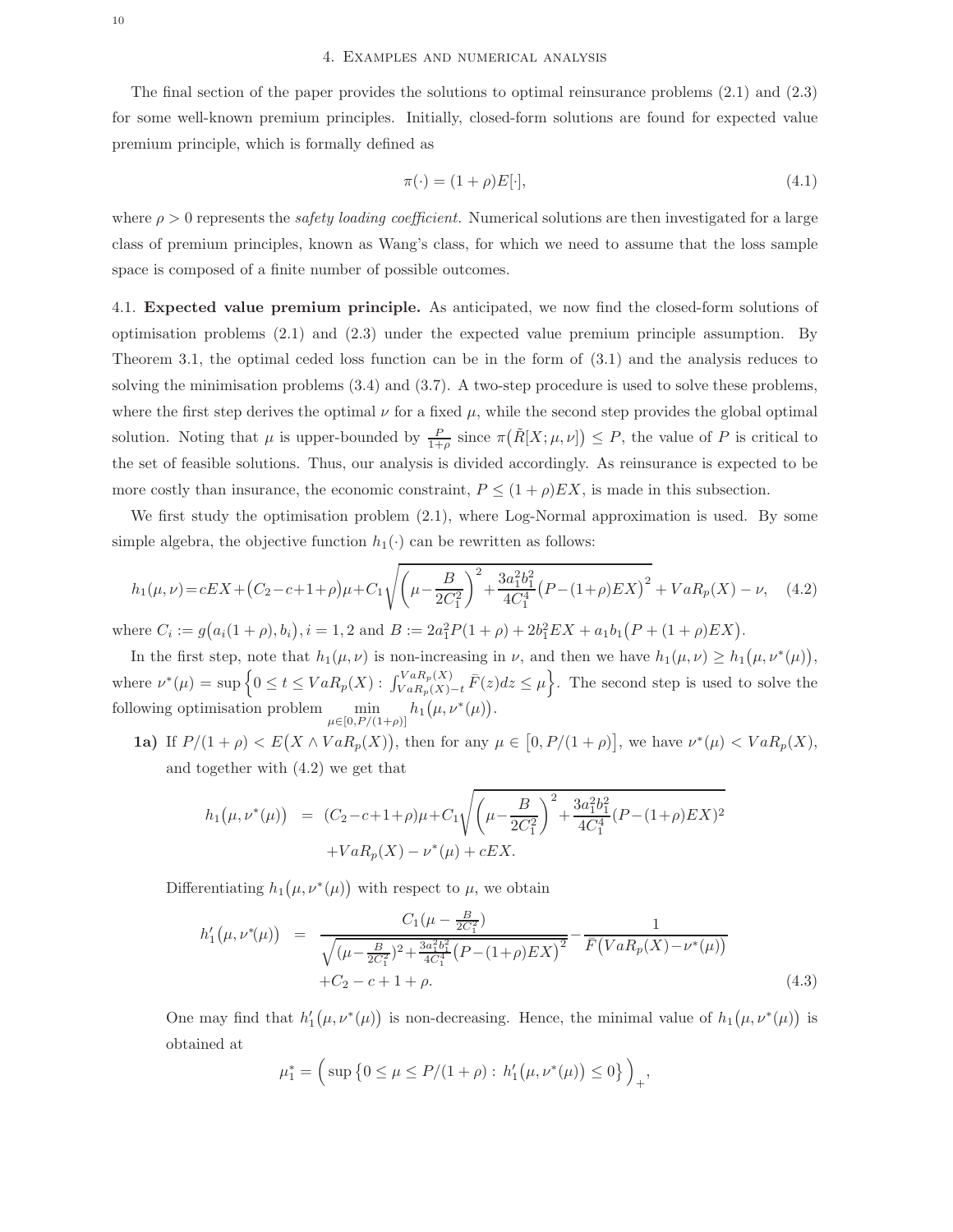where  $\sup \emptyset = -\infty$  by convention.

**1b)** Otherwise, if  $P/(1 + \rho) \ge E(X \wedge VaR_p(X))$ , we separate the discussion into two subcases:  $\mu \in [0, E(X \wedge VaR_p(X))]$  and  $\mu \in [E(X \wedge VaR_p(X)), P/(1+\rho)].$ For any  $\mu \in [0, E(X \wedge VaR_p(X)))$ , similar arguments to those used in case (1a), the minimal value of  $h_1(\mu, \nu^*(\mu))$  is attainable at

$$
\mu_2^* = \left( \sup \left\{ 0 \le \mu < E(X \wedge VaR_p(X)) : h'_1(\mu, \nu^*(\mu)) \le 0 \right\} \right)_+,
$$

where  $h'_1(\mu, \nu^*(\mu))$  is given in (4.3).

If  $\mu \in [E(X \wedge VaR_p(X)), P/(1+\rho)],$  then we have  $\nu^*(\mu) = VaR_p(X)$  and

$$
h_1(\mu, \nu^*(\mu)) = cEX + (C_2 - c + 1 + \rho)\mu + C_1 \sqrt{\left(\mu - \frac{B}{2C_1^2}\right)^2 + \frac{3a_1^2b_1^2}{4C_1^4}(P - (1 + \rho)EX)^2}.
$$

Clearly,  $h_1(\mu, \nu^*(\mu))$  is a convex function and its minimum is attained at

$$
\mu_3^* = \max \Big\{ \sup \Big\{ E[X \wedge VaR_p(X)] \le \mu \le \frac{P}{1+\rho} : \right.
$$
  

$$
C_2 - c + 1 + \rho + \frac{C_1(\mu - \frac{B}{2C_1^2})}{\sqrt{(\mu - \frac{B}{2C_1^2})^2 + \frac{3a_1^2b_1^2}{4C_1^4} (P - (1+\rho)EX)^2}} \le 0 \Big\}, E(X \wedge VaR_p(X)) \Big\}.
$$

Finally, the minimum between  $h_1\left(\mu_2^*,\nu^*\left(\mu_2^*\right)\right)$  and  $h_1\left(\mu_3^*,\nu^*\left(\mu_3^*\right)\right)$  provides the global optimal solution to (2.1).

Now, we turn our attention to solving the optimisation problem (2.3), where the Log-Normal approximation is not used to estimate the RR within the  $UwR$  and  $CDR$ . It has been found at the end of Remark 3.1 that for any  $\mu \geq \mu_0$ , we only need to solve a minimisation problem in one variable, namely  $\mu$ . The same conclusion is drawn in the next proposition for the other case in which  $0 \leq \mu < \mu_0$ .

Proposition 4.1. Assume that the reinsurance premium is calculated by the expected value principle as given in (4.1). Whenever  $0 \leq \mu < \mu_0$ , we have  $h_2(\mu, \nu) \geq h_2(\mu, \nu^*(\mu))$  for all  $\nu \in \mathfrak{N}_{\mu}$ , where

$$
\nu^*(\mu) := \min \big\{ VaR_p(X) + \mu - EX, \mathfrak{M}(\mu) \big\}.
$$

Here,  $\mathfrak{M}(\mu) := \sup \Big\{ s \in [0, VaR_p(X)] : \int_{VaR_p(X)-s}^{VaR_p(X)} \bar{F}(t)dt = \mu \Big\}.$ 

*Proof.* For any  $\nu \in [\nu(\mu), VaR_p(X) + \mu - EX] \cap \mathfrak{N}_{\mu}$ , we have  $\pi(\tilde{R}[X; \mu, \nu]) = (1 + \rho)\mu$  and

$$
CVaR_p(\tilde{R}[X; \mu, \nu]) - VaR_p(\tilde{R}[X; \mu, \nu]) = 0.
$$

Moreover, we get

$$
VaR_p(\tilde{I}[X;\mu,\nu]) - E\tilde{I}[X;\mu,\nu] = VaR_p(X) + \mu - EX - \nu,
$$

which is non-negative and non-increasing in  $\nu$ . Therefore,  $h_2(\mu, \nu)$  is non-increasing in  $\nu$ , which completes the proof.  $\Box$ 

**Remark 4.1.** It is necessary to determine whenever  $\nu^*(\mu) = \mathfrak{M}(\mu)$ . Let

$$
\varphi(\mu) := \int_{EX-\mu}^{VaR_p(X)} \bar{F}(t)dt - \mu, \ 0 \leq \mu \leq \mu_0.
$$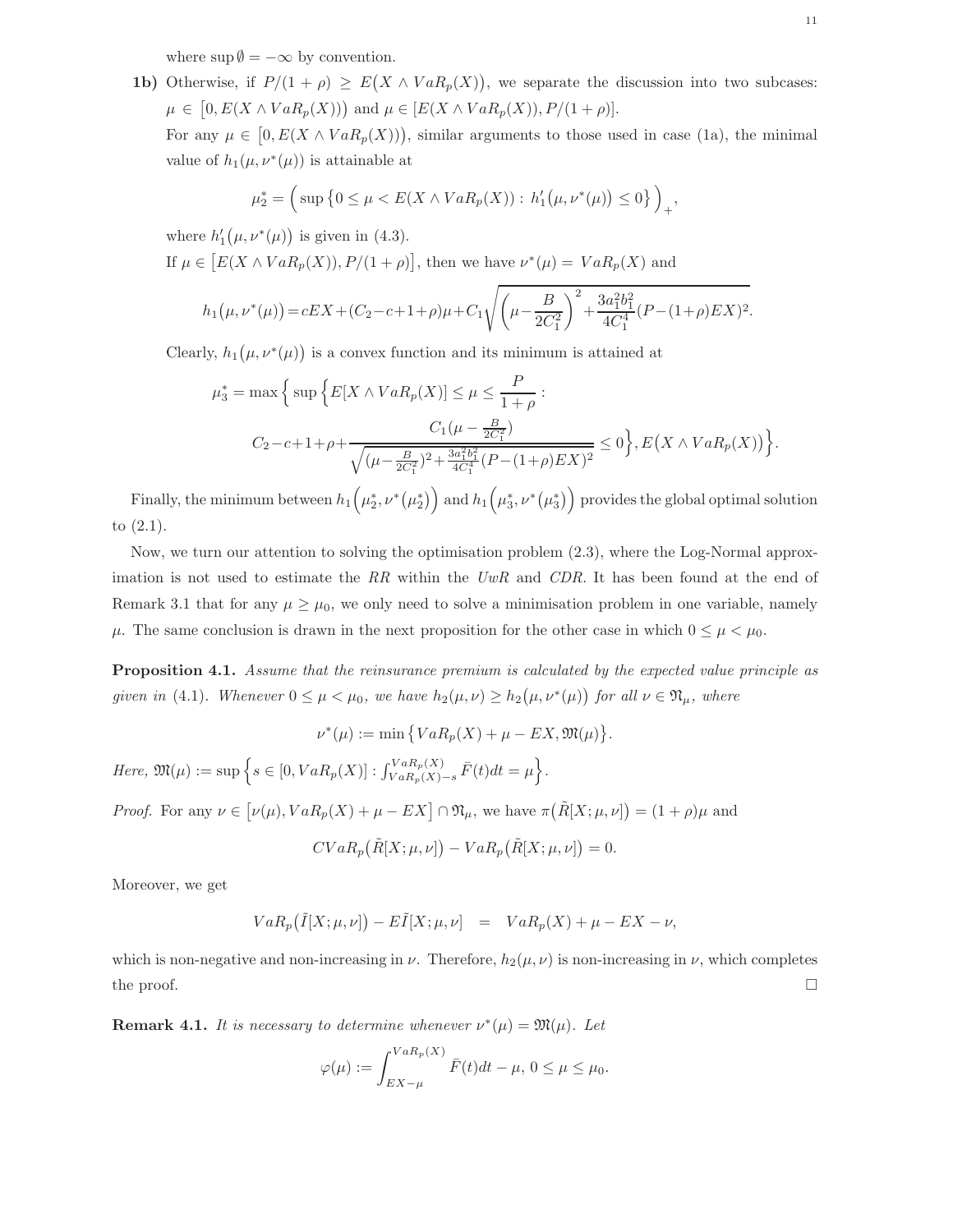12

Clearly,  $\varphi(\mu)$  is a decreasing function with  $\varphi(0) = \int_{EX}^{VaR_p(X)} \bar{F}(t)dt \ge 0$  and

$$
\varphi(\mu_0) = \int_{EX-\mu_0}^{VaR_p(X)} \bar{F}_X(t)dt - \mu_0 \le E\Big(X \wedge \big(VaR_p(X) + \mu_0 - EX\big)\Big) - \mu_0 = 0.
$$

Thus,

$$
\mu_0^s=:\inf\big\{0\leq\mu\leq\mu_0:\,\varphi(\mu)\leq 0\big\}
$$

is well-defined, and in turn,  $\nu^*(\mu) = VaR_p(X) + \mu - EX$  if and only if  $\mu \ge \mu_0^s$ .

Now, one may find  $\mu^*$  and solve minimisation problem (2.3), by assuming that  $\mu$  falls into one of the following three intervals:  $[0, \mu_0^s]$ ,  $[\mu_0^s, \mu_0]$  and  $[\mu_0, +\infty]$ . As mentioned earlier,  $\mu$  is upper-bounded by  $\frac{P}{1+\rho}$ , and therefore, the analysis is again divided according to the value of P.

**2a)** If  $P/(1 + \rho) < \mu_0^s$ , we have  $\mu \in [0, P/(1 + \rho)]$  and  $\mu < \mu_0^s$ . Thus,  $\nu^*(\mu) = \mathfrak{M}(\mu)$  and  $CVaR_p(\tilde{R}[X;\mu,\nu^*(\mu)]) - VaR_p(\tilde{R}[X;\mu,\nu^*(\mu)]) = 0$  are true according to Remarks 3.1 and 4.1. Consequently,

 $h_2(\mu, \nu^*(\mu)) = g(a_1(P - (1 + \rho)\mu), \lambda K(\mu)) + ((1 + a_2)(1 + \rho) - c)\mu + cEX + VaR_p(X) - \mathfrak{M}(\mu),$ where  $K(\mu) =: VaR_n(X) - EX + \mu - \mathfrak{M}(\mu)$ . Clearly,

$$
K^{'}(\mu) = 1 - \mathfrak{M}^{'}(\mu) = 1 - \frac{1}{\bar{F}(VaR_{p}(X) - \mathfrak{M}(\mu))} \leq 0.
$$

Thus, if  $(1 + a_2)(1 + \rho) - c - \mathfrak{M}'(\mu) \leq 0$  is satisfied for any  $\mu \in [0, P/(1 + \rho)],$  then the minimum value of  $h_2(\mu, \nu^*(\mu))$  is attained at  $\hat{\mu}_1^* = \frac{P}{1+\rho}$ . Otherwise, a numerical solution will be employed. **2b)** If  $\frac{P}{1+\rho} \in [\mu_0^s, \mu_0)$ , we give separate discussions for  $\mu \in [0, \mu_0^s]$  and  $\mu \in [\mu_0^s, P/(1+\rho)]$ .

For any  $\mu \in [0, \mu_0^s]$ , we use similar arguments as used in case 2a). The minimum value of  $h_2(\mu, \nu^*(\mu))$  is attained at  $\hat{\mu}_2^* = \mu_0^s$ , if  $(1 + a_2)(1 + \rho) - c - \mathfrak{M}'(\mu) \leq 0$  is satisfied for any  $\mu \in [0, \mu_0^s]$ . Otherwise, a numerical solution may be employed.

For any  $\mu \in [\mu_0^s, P/(1+\rho)],$  Remarks 3.1 and 4.1 yield that  $\nu^*(\mu) = VaR_p(X) + \mu - EX$  and

$$
CVaR_p\left(\tilde{R}[X;\mu,\nu^*(\mu)]\right) - VaR_p\left(\tilde{R}[X;\mu,\nu^*(\mu)]\right) = 0,
$$

which in turn imply  $VaR_p(\tilde{I}[X;\mu,\nu^*(\mu)]) - E\tilde{I}[X;\mu,\nu^*(\mu)] = 0$ . Thus,

$$
h_2(\mu, \nu^*(\mu)) = ((a_2 - a_1)(1 + \rho) + \rho - c)\mu + a_1P + (1 + c)EX,
$$

and therefore, its minimum is attained at  $\hat{\mu}_3^* = \mu_0^s$  if  $(a_2 - a_1)(1 + \rho) + \rho - c > 0$ , or  $\hat{\mu}_3^* = \frac{P}{1 + \rho}$ , otherwise.

Finally, the minimum between  $h_2(\hat{\mu}_2^*, \nu^*(\hat{\mu}_2^*))$  and  $h_2(\hat{\mu}_3^*, \nu^*(\hat{\mu}_3^*))$  provides the global optimal solution to (2.3).

**2c)** If  $\frac{P}{1+\rho} \in [\mu_0, EX]$ , our analysis is divided into three cases:  $\mu \in [0, \mu_0^s]$ ,  $\mu \in [\mu_0^s, \mu_0]$  and  $\mu \in [\mu_0, P/(1+\rho)].$ 

The first subcase,  $\mu \in [0, \mu_0^s]$ , is similar to case 2a). The minimum value of  $h_2(\mu, \nu^*(\mu))$  is attained at  $\hat{\mu}_4^* = \mu_0^s$ , if for any  $\mu \in [0, \mu_0^s]$  we have  $(1 + a_2)(1 + \rho) - c - \mathfrak{M}'(\mu) \leq 0$ . Otherwise, a numerical solution is needed.

Whenever  $\mu \in [\mu_0^s, \mu_0]$ , similar arguments used to derive  $\hat{\mu}_3^*$  show that the minimum value of  $h_2(\mu, \nu^*(\mu))$  is attained at  $\hat{\mu}_5^* = \mu_0^s$  if  $(a_2 - a_1)(1 + \rho) + \rho - c > 0$ , or  $\hat{\mu}_5^* = \mu_0$ , otherwise.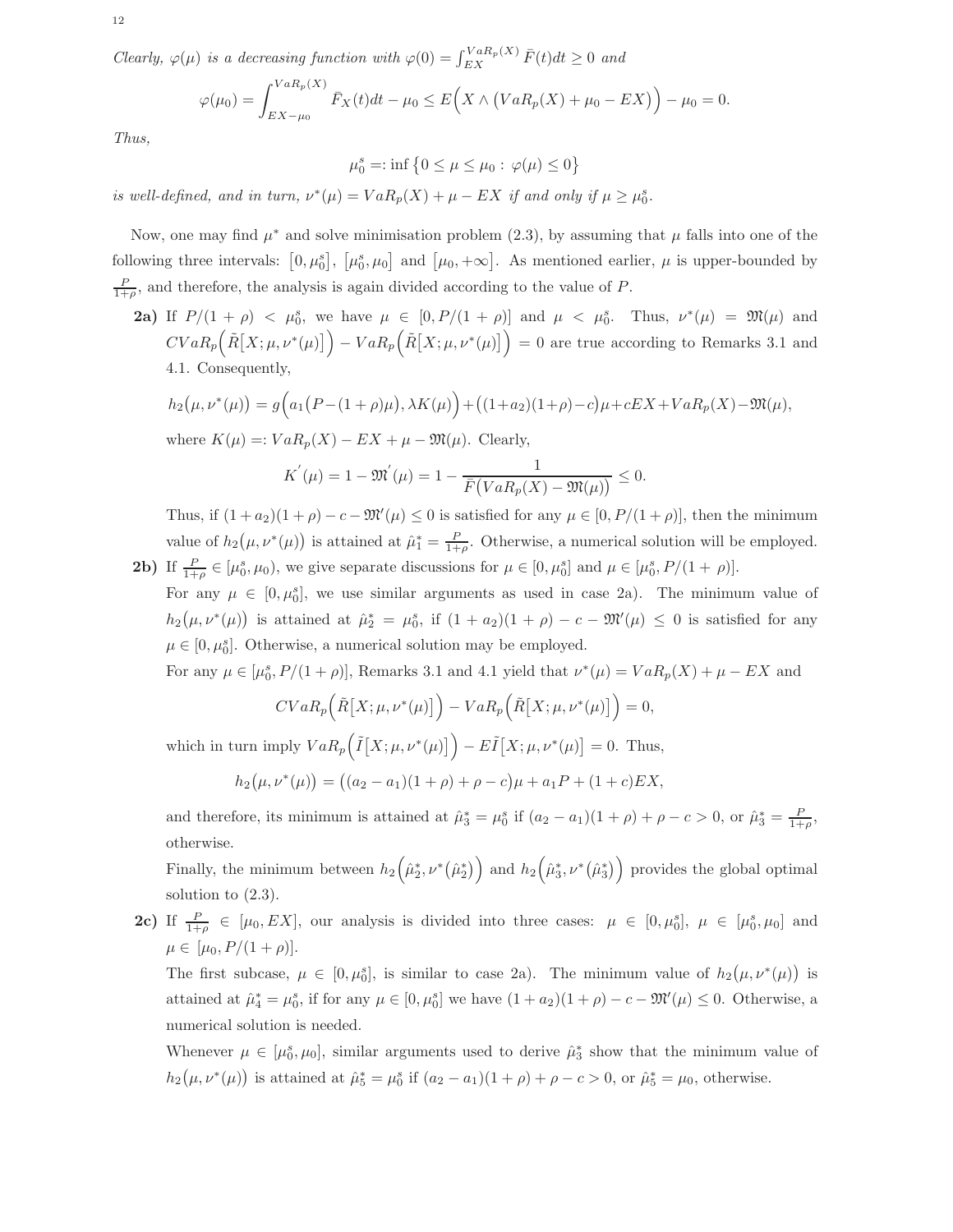Finally, for any  $\mu \in [\mu_0, \frac{P}{1+\rho}],$  Proposition 3.2 suggests that the local solution is found via the minimisation of  $h_2(\mu, VaR_p(X) + \mu - EX)$ . Specifically, we have

$$
VaR_{p}(\tilde{I}[X;\mu,VaR_{p}(X)+\mu -EX]) - E\tilde{I}[X;\mu,VaR_{p}(X)+\mu -EX] = 0,
$$

and hence

$$
h_2(\mu, VaR_p(X) + \mu - EX) = a_1P + (1+c)EX + ((1-a_1)\rho - a_1 - c)\mu + g(a_2(1+\rho)\mu, \vartheta \mathcal{H}(\mu))
$$
  
where

$$
\mathcal{H}(\mu) := \frac{1}{1-p} \bigg( \mu - E\Big(X \wedge \big(VaR_p(X) + \mu - EX\big)\Big)\bigg).
$$

If  $(1 - a_1)\rho - a_1 \ge c$  (which is expected to hold under a realistic parametrisation), then  $\hat{\mu}_6^* = \mu_0$ . Otherwise, a numerical solution is employed.

We now give a numerical illustration of the above derivations, and in fact we solve optimisation problems (2.1) and (2.3) under a realistic parametrisation as suggested in QIS5. Alternatively, a short description is provided in Asimit et al. (2015). We also compare our results with the optimal contract given by Proposition 4.2 of Chi and Tan (2013), where the RM's have not been included in the objective function.

**Example 4.1.** In this example, we consider two different distributions for  $X$ . The first distribution is assumed to be Pareto with shape parameter  $\alpha = 3$  and scale parameter  $\theta = 1,000$ , and therefore,  $\bar{F}(x) = (1,000/(x+1,000))^3$ . The second one is a Log-Normal distribution with location parameter  $\mu_{LN}$  = 5.786 and scale parameter  $\sigma_{LN}$  = 0.926. The parameter values are chosen such that the two distributions have the same value for EX and  $VaR_{0.8}(X)$  respectively. The choice of a confidence level of 80% is made, since anecdotically, this level represents a rough estimate of the minimal capital that an insurer needs to hold to keep its business running. We also choose  $\lambda = 6\%/1.04$ ,  $CoC = 6\%$ ,  $\sigma_{PR} = 0.1$ and  $\sigma_{RR} = 0.11$  as suggested in QIS5 for Fire and Other Property Damage, while  $d = 1.56$ ,  $n = 1$  and  $\Delta_n = 3\%$  are suggested in Asimit et al. (2015). We set RecR = 50%, which is the benchmark value used in Solvency II, and  $q = 6.04\%$  that represents the one-year default probability of a B-rating reinsurer calibrated in QIS5. Finally, it is also assumed that  $\rho = 0.5$  and  $l = 3$ .

Assuming that the reinsurer adopts an expected value premium principle as defined in  $(4.1)$ , the feasible region of  $\mu$  is upper-bounded by  $\frac{P}{1+\rho}$  as the premium charged by the reinsurer should not exceed the gross premium received by the insurer. Thus, we now turn to the discussion of choosing a proper value for P. As analysed in the derivation of closed-form solutions to the optimisation problems (2.1) and (2.3), the feasible region of P, i.e.  $[0,(1+\rho)EX]$ , is further divided into two subintervals,  $(1a)[0,(1+\rho)E(X \wedge VaR_p(X))]$  and  $(1b)[(1+\rho)E(X \wedge VaR_p(X),(1+\rho)EX]$ , for problem (2.1), while in problem (2.3) three sub-intervals of feasible value of P are considered,  $(2a)[0,(1+\rho)\mu_0^s]$ ,  $(2b)[(1+\rho)\mu_0^s,(1+\rho)\mu_0]$  and  $(2c)[(1+\rho)\mu_0,(1+\rho)EX]$ . Thus, our numerical illustration is divided according to these five intervals of P. Although the numerical boundaries of these five intervals are different under the two distributions of  $X$  considered in this example, we try our best to employ the same value of P for both distributions when each interval is considered, and therefore our optimal solutions may be compared across the two distributions. In particular, Table 4.1 summarises the numerical intervals of P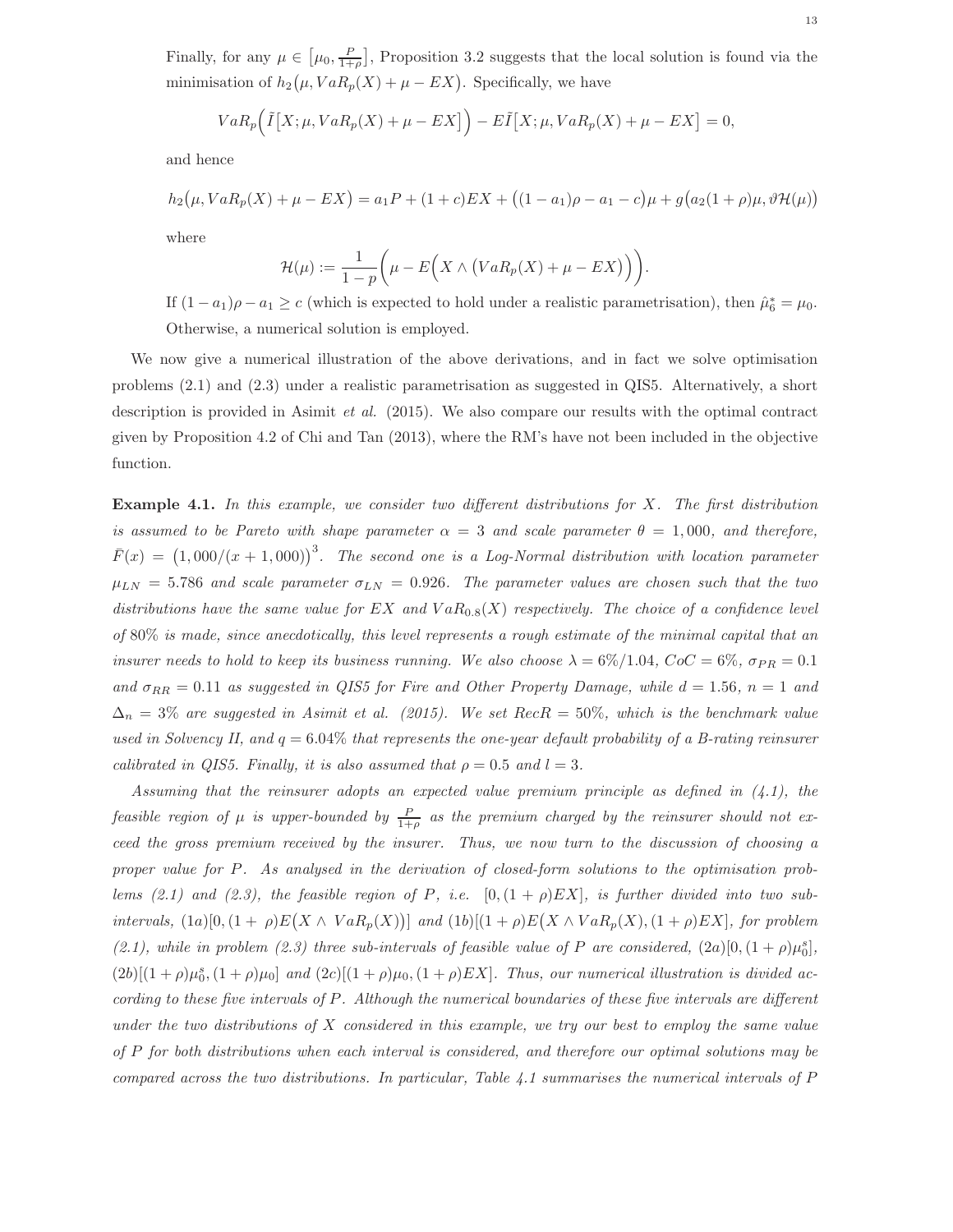| Model | Interval of $P$ | Pareto           | Log-Normal       | P   |
|-------|-----------------|------------------|------------------|-----|
| (2.1) | (1a)            | [0, 728.07]      | [0, 739.51]      | 700 |
|       | (1b)            | [728.07, 750]    | [739.51, 750]    | 740 |
| (2.3) | (2a)            | [0, 591.76]      | [0, 555.46]      | 555 |
|       | (2b)            | [591.76, 727.96] | [555.46, 739.46] | 700 |
|       | 2c)             | [727.96, 750]    | [739.46, 750]    | 740 |

under Pareto and Log-Normal distributions respectively, together with the chosen value of P from each interval.

TABLE 4.1. Parametrisation of P.

For each of the five cases described above, Figure 4.1 contains the plots of the optimal ceded risk when X is Pareto and Log-Normal distributed. We find that, under the same optimisation model and parametrisation, the insurer always retains more risk by itself when X is Log-Normal distributed as compared to the Pareto case. This is not surprising, since Pareto has a heavier tail than Log-Normal.



Figure 4.1. Closed-form solution under expected value principle with a Pareto distribution (red line) and a Log-Normal distribution (blue line), where the top row displays  $(1a)$  and  $(1b)$  and the bottom row shows  $(2a)$ ,  $(2b)$  and  $(2c)$ .

Table 4.2 provides the solutions across the two optimisation models  $(2.1)$  and  $(2.3)$ . In all of the ten examples investigated, the global optimal reinsurance contracts have the same two-layer form

$$
R^*[X] = \mathcal{L}_{(VaR_p(X) - \nu^*, VaR_p(X)]}(X),\tag{4.4}
$$

where the values of  $\nu^*$  are summarised in Table 4.2 together with the corresponding expected value of the reinsurer's risk  $\mu^*$ . Also, under our parametrisation,  $VaR_p(X) = 4,848.04$  in the Pareto distribution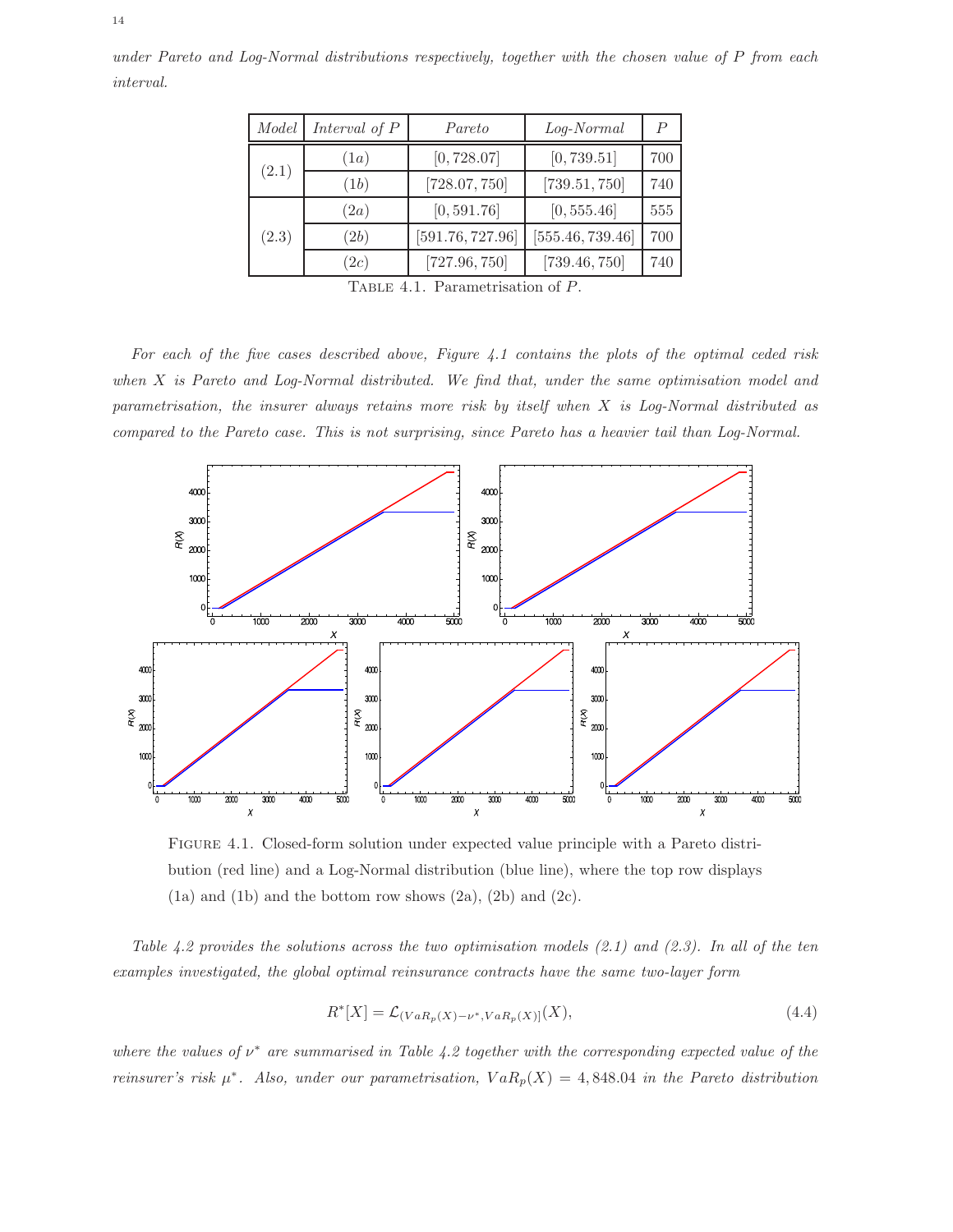case, while  $VaR_p(X) = 3,537.65$  in the Log-Normal distribution setting. The conclusion drawn from Figure 4.1, that the insurer always retains more risk under Log-Normal distribution assumption than Pareto, is affirmed by studying Table 4.2. If we compare the values of  $\nu^*$  and  $\mu^*$  across optimisation models, we find that there is only negligible differences between the optimal contracts solved under the two methodologies where the RM is calculated either with or without applying the Log-Normal approximation. Thus, we can conclude that the optimal reinsurance contract is quite robust with respect to the two methodologies of the RM evaluation within Solvency II.

| Model | $\overline{P}$ | Distribution | $\nu^*$  | $\mu^*$ |
|-------|----------------|--------------|----------|---------|
|       | 700            | Pareto       | 4,712.81 | 373.36  |
| (2.1) |                | Log-Normal   | 3,328.37 | 309.84  |
|       | 740            | Pareto       | 4,712.84 | 373.38  |
|       |                | Log-Normal   | 3,328.38 | 309.85  |
|       | 555            | Pareto       | 4,707.87 | 370     |
|       |                | Log-Normal   | 3,330.21 | 311.10  |
| (2.3) | 700            | Pareto       | 4,713.97 | 374.15  |
|       |                | Log-Normal   | 3,329.68 | 310.74  |
|       | 740            | Pareto       | 4,713.83 | 374.06  |
|       |                | Log-Normal   | 3,329.58 | 310.67  |

Table 4.2. Numerical illustration of the closed-form solution under the expected value premium principle.

Finally, it would be interesting to compare our results with the optimal contract when the objective function does not take into account the change in the RM's, which can be found in Proposition  $4.2$  in Chi and Tan (2013), and it is

$$
R^*[X] = \mathcal{L}_{(VaR_{\beta^*}(X),VaR_p(X)]}(X), \ \ with \ \beta^* = 1/3.
$$

It is found that  $VaR_{\beta^*}(X) = 144.71$  in the Pareto distribution setting, while  $VaR_{\beta^*}(X) = 218.58$  in the Log-Normal distribution case. Thus, the insurer always retains less risk if the RM's are included in the optimisation problem. In other words, our optimal contracts are more conservative than the one from Chi and Tan (2013).

4.2. Wang's premium principle. The expected value premium principle allows us to provide closedform solutions to our optimisation problems. Next, we numerically find the optimal contracts for a large family of premium principles, namely Wang's premium principle, for which closed-form solutions usually seem difficult to be found. There is a rich literature on insurance pricing that recognises the advantages of this pricing method (see for example, Wang, 2000, Wang and Young, 1998, Wang et al., 1997, Yaari, 1987). Under this premium principle, we have

$$
\pi(X) := (1+\rho) \int_0^\infty w(\bar{F}(x)) \, dx,\tag{4.5}
$$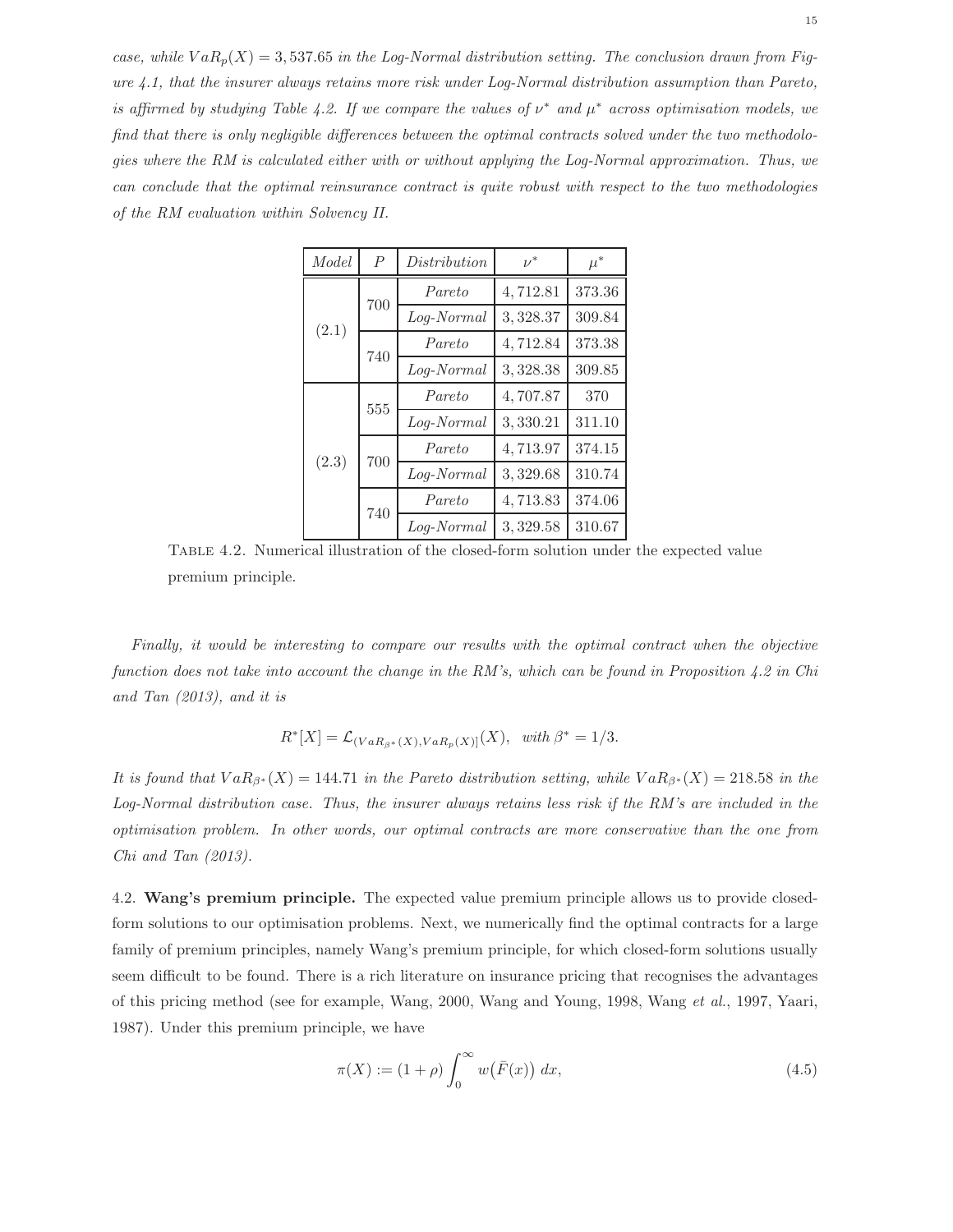where the distortion function  $w : [0, 1] \mapsto [0, 1]$  is a non-decreasing and concave function such that  $w(0) = 0$  and  $w(1) = 1$ . The safety loading coefficient,  $\rho$ , is employed as in the expected value premium principle. Thus, (4.5) also includes the expected value principle as defined in (4.1), and therefore, allows us to conveniently compare our numerical results with the closed-form solutions. Jones and Zitikis (2003) investigates the empirical estimator for (4.5), which is:

$$
\hat{\pi}(X) = (1+\rho) \sum_{i=1}^{n} \phi_i x_{i,n},
$$

where  $\phi_i = w\left(1 - \frac{i-1}{n}\right) - w\left(1 - \frac{i}{n}\right)$  and  $x_{1,n} \le x_{2,n} \le \ldots \le x_{n,n}$  are the sample ordered statistics. Recall that we deal with the following family of admissible ceded loss functions:

$$
R[X; d_1, d_2, \mu, \nu] := \mathcal{L}_{(0,d_1]}(X) + \mathcal{L}_{(VaR_p(X) + d_1 - \nu, d_2]}(X)
$$
  
s.t.  $ER[X; d_1, d_2, \mu, \nu] = \mu, 0 \le d_1 \le \nu \le VaR_p(X) \le d_2 \le x_F,$  (4.6)

$$
\int_{VaR_{p}(X)-\nu}^{VaR_{p}(X)} \bar{F}(x) dx \le \mu \le EX - \int_{\nu}^{VaR_{p}(X)} \bar{F}(x) dx,
$$
\n(4.7)

which is discussed in the proof of Theorem 3.1. We further assume that the loss distribution is discrete in order to use the sample estimates for the reinsurance premium. This is not a restrictive assumption from the practical point of view, since this sample represents the claim history. If there is no reliable claim history but a proxy model is socially accepted, then one may draw a sample form this model. That is, we observe a sample of size  $n$ , which without loss of generality is assumed to be increasingly ordered. e.g.  $x_1 \leq x_2 \leq ... \leq x_n$ . Therefore, the reinsurance premium under Wang's premium principle becomes

$$
\pi(R[X;d_1,d_2,\mu,\nu]) = (1+\rho)\sum_{i=1}^n \phi_i \times (x_i \wedge d_1 + (x_i - x_{\lceil np \rceil} - d_1 + \nu) + -(x_i - d_2) +), \tag{4.8}
$$

where  $x_{\lceil np \rceil}$  is the sample estimation of  $VaR_p(X)$ . The feasibility conditions for the optimisation problem from  $(2.1)$  are

$$
\pi\big(R[X;d_1,d_2,\mu,\nu]\big) \le P,\tag{4.9}
$$

while for (2.3) they are

$$
\pi(R[X;d_1, d_2, \mu, \nu]) \le P, \nu \le VaR_p(X) + \mu - EX. \tag{4.10}
$$

Note that  $\int_{VaR_p(X)-\nu}^{VaR_p(X)} \bar{F}(x) dx$  and  $\int_{\nu}^{VaR_p(X)} \bar{F}(x) dx$  can be replaced by

$$
E(X - VaR_p(X) + \nu)_+ - E(X - VaR_p(X))_+ = \frac{1}{n} \sum_{i=1}^n ((x_i - x_{\lceil np \rceil} + \nu)_+ - (x_i - x_{\lceil np \rceil})_+),
$$

and

$$
E(X - \nu)_{+} - E(X - VaR_{p}(X))_{+} = \frac{1}{n} \sum_{i=1}^{n} ((x_{i} - \nu)_{+} - (x_{i} - x_{\lceil np \rceil})_{+}),
$$

respectively. Therefore, we deal with two non-convex optimisation problems that need to be transformed into implementable formulations in some commercial optimisation software. The next two propositions show how the optimisation problems (2.1) and (2.3) can be reformulated as Mixed Integer Nonlinear Programming (MINLP) with linear constraints that can be efficiently solved. The idea behind implementing (2.1) and (2.3) is the same, and thus, we only show Proposition 4.2.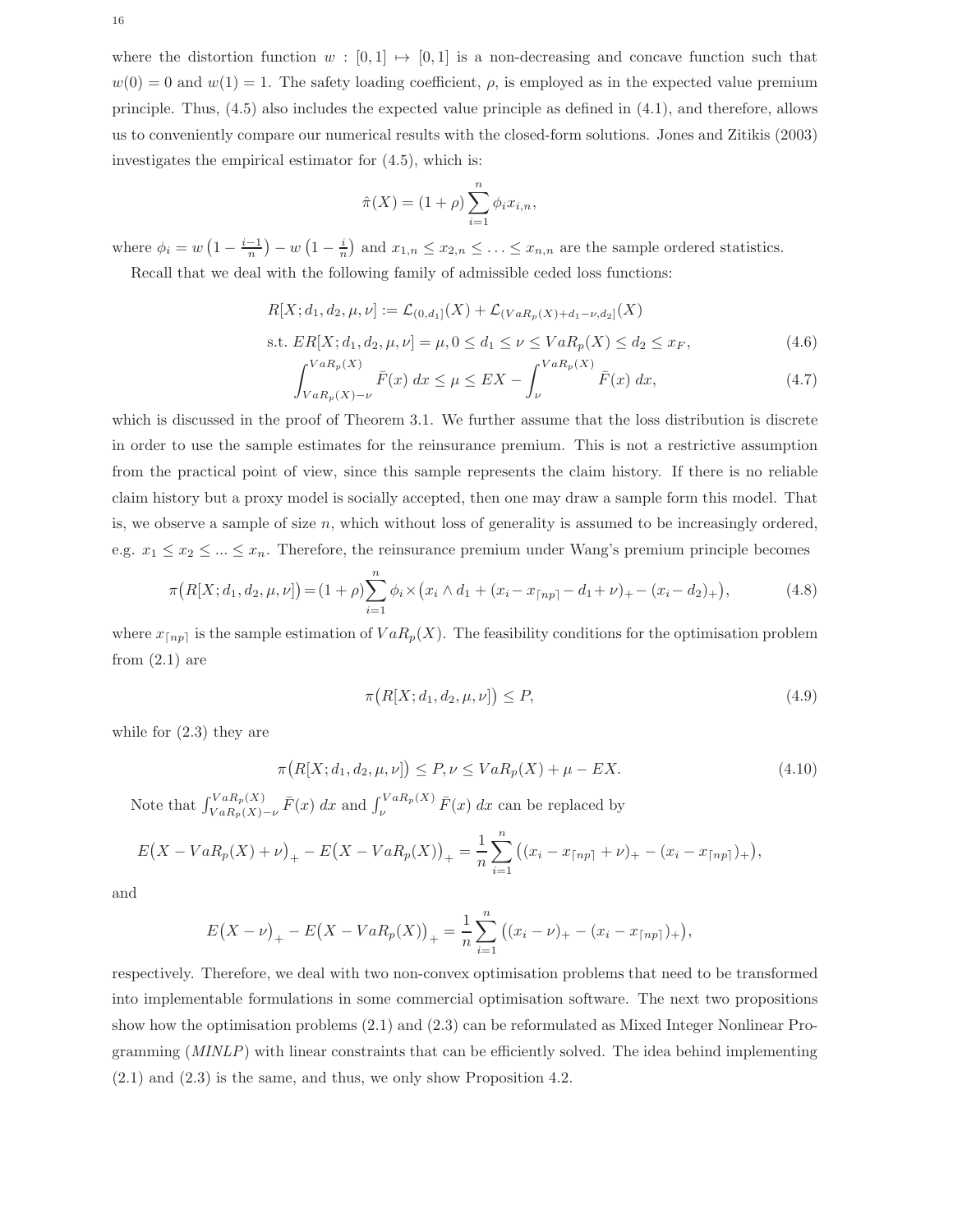**Proposition 4.2.** Denote  $A = \{0, 1\}$ , and let M be such that  $M \geq 2x_n$ . Solving

$$
\min_{\mu,\nu,d_1,d_2} H_1(R[X;d_1,d_2,\mu,\nu]) \text{ subject to } (4.6), (4.7) \text{ and } (4.9)
$$

is equivalent to

$$
\begin{aligned}\n&\min_{\left(a_1, a_2, \mu, \nu, \mathbf{u}, \mathbf{v}, \mathbf{w}\right) \in \mathbb{R} \times \mathbb{R} \times \mathbb{R}^{n} \times \mathbb{R}^{n} \times \mathbb{R}^{n}} \left\{ -\nu - c\mu + (1 + \rho)\phi^{T}(u + v - w) \\
&\left(s, t, \eta, \theta, \gamma, \xi, \psi\right) \in \mathbb{R}^{n} \times \mathbb{R}^{n} \times \mathbb{R}^{n} \times \mathbb{R}^{n} \times \mathbb{R}^{n} \times \mathbb{R}^{n}} \right. \\
&\left. + g\left(a_2(1 + \rho)\phi^{T}(u + v - w), b_2\mu\right) + g\left(a_1 P - a_1(1 + \rho)\phi^{T}(u + v - w), b_1 \overline{x} - b_1\mu\right)\right\} \\
&\text{s.t. } 0 \le d_1 \le \nu \le x_{\lceil np \rceil} \le d_2 \le x_n \\
&\quad - x + u \le 0, -d_1 1 + u \le 0, \\
&\quad x - u - M\eta \le 0, -M\mathbf{1} + d_1 - u + M\eta \le 0, \\
&\quad x - (x_{\lceil np \rceil} + d_1 - \nu)\mathbf{1} - v \le 0, -v \le 0, \\
&\quad - x + (x_{\lceil np \rceil} + d_1 - \nu)\mathbf{1} + v - M\theta \le 0, -M\mathbf{1} + v + M\theta \le 0, \\
&\quad x - d_2 \mathbf{1} - w \le 0, -w \le 0, \\
&\quad - x + d_2 \mathbf{1} + w - M\eta \le 0, -M\mathbf{1} + w + M\eta \le 0, \\
&\quad x - (x_{\lceil np \rceil} - \nu)\mathbf{1} - s \le 0, -s \le 0, \\
&\quad - x + (x_{\lceil np \rceil} - \nu)\mathbf{1} + s - M\xi \le 0, -M\mathbf{1} + s + M\xi \le 0, \\
&\quad - x + \nu\mathbf{1} + t - M\psi \le 0, -M\mathbf{1} + t + M\psi \le 0, \\
&\quad x - \nu\mathbf{1} - t \le 0, -t \le 0, \\
&\quad
$$

where  $\overline{x}$  represents the sample mean and  $K = \frac{1}{x}$ n  $\sum_{n=1}^{\infty}$  $i=1$  $(x_i - x_{\lceil np \rceil})_+.$ 

Proof. The relevant terms of the objective function are

$$
-\nu - \frac{c}{n} \sum_{i=1}^{n} \left( x_i \wedge d_1 + (x_i - (x_{\lceil np \rceil} + d_1 - \nu))_+ - (x_i - d_2)_+ \right)
$$
\n
$$
+ (1 + \rho) \sum_{i=1}^{n} \phi_i \left( x_i \wedge d_1 + (x_i - (x_{\lceil np \rceil} + d_1 - \nu))_+ - (x_i - d_2)_+ \right)
$$
\n
$$
+ g \left( a_1 P - a_1 (1 + \rho) \sum_{i=1}^{n} \phi_i \left( x_i \wedge d_1 + (x_i - (x_{\lceil np \rceil} + d_1 - \nu))_+ - (x_i - d_2)_+ \right), b_1 \overline{x} - b_1 \mu \right)
$$
\n
$$
+ g \left( a_2 (1 + \rho) \sum_{i=1}^{n} \phi_i \left( x_i \wedge d_1 + (x_i - (x_{\lceil np \rceil} + d_1 - \nu))_+ - (x_i - d_2)_+ \right), b_2 \mu \right),
$$
\n
$$
(4.11)
$$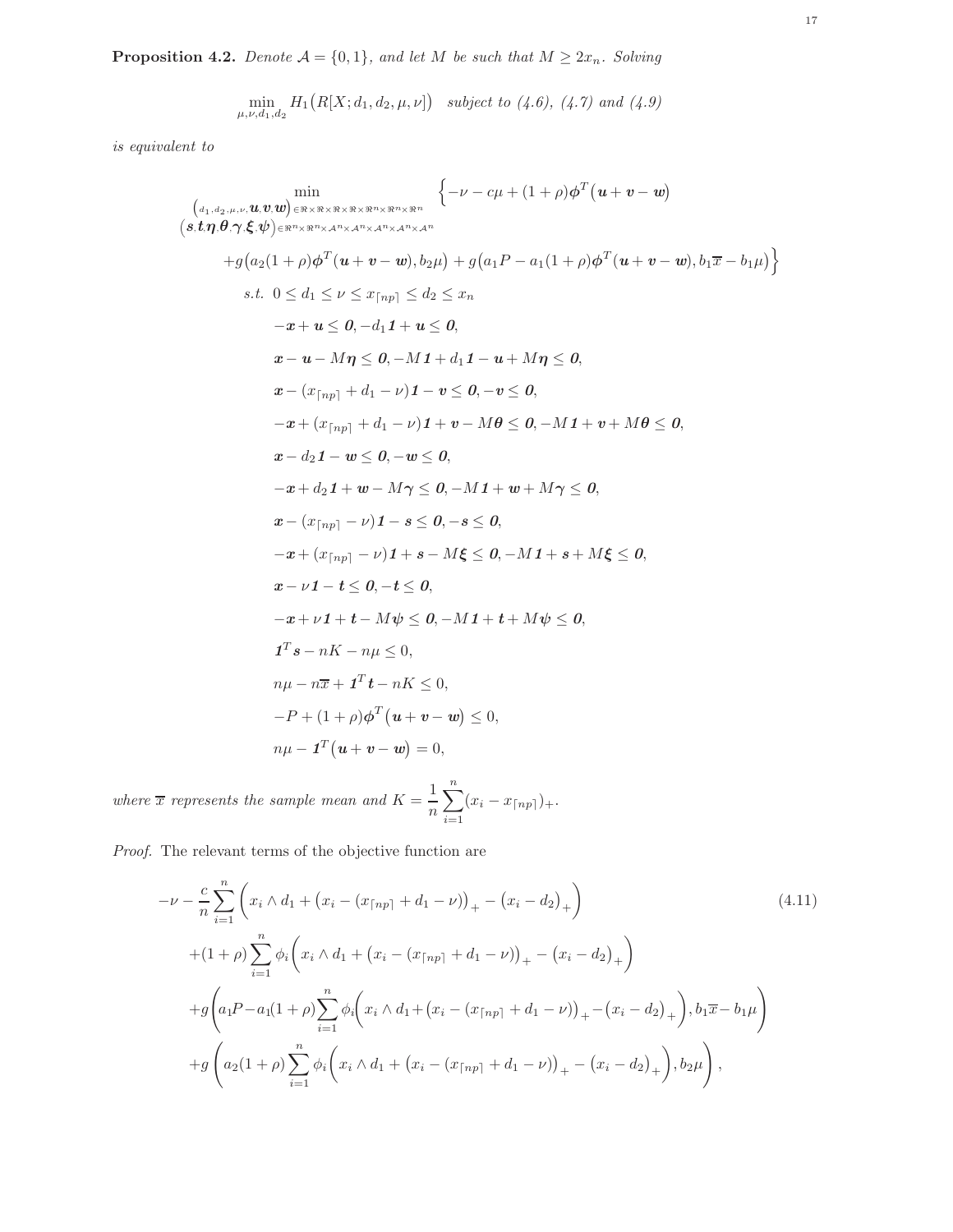$$
x \wedge y = z \Longleftrightarrow z \leq x, z \leq y, x - M\eta \leq z, y - M(1 - \eta) \leq z
$$

and

$$
\max\{x, y\} = z \Longleftrightarrow z \ge x, z \ge y, x + M\eta \ge z, y + M(1 - \eta) \ge z,
$$

where M is a large number and  $\eta$  is a binary variable, i.e.  $\eta \in \mathcal{A}$ . By multiple use of the latter in (4.11) one may conclude the first reformulation, where any  $M \geq 2x_n$  satisfies all required inequality constraints. This completes the proof.  $\hfill \square$ 

The next proposition gives the reformulation of optimisation problem (2.3) and is based on the objective function without Log-Normal approximation for the RM's. Before stating the next proposition, we note that  $(2.2)$  and  $(4.6)$  yield that

$$
CVaR_p(R[X; \mu, \nu, d_1, d_2]) - VaR_p(R[X; \mu, \nu, d_1, d_2]) = \frac{1}{1-p} \int_{VaR_p(X)}^{d_2} \bar{F}(x) dx
$$
  

$$
= \frac{1}{1-p} \left( E(X - VaR_p(X))_+ - E(X - d_2)_+ \right)
$$
  

$$
= \frac{1}{(1-p)n} \sum_{i=1}^n \left( (x_i - x_{\lceil np \rceil})_+ - (x_i - d_2)_+ \right).
$$

Proposition 4.3. Solving

$$
\min_{\mu,\nu,d_1,d_2} H_2(R[X;d_1,d_2,\mu,\nu]) \text{ subject to } (4.6), (4.7) \text{ and } (4.10)
$$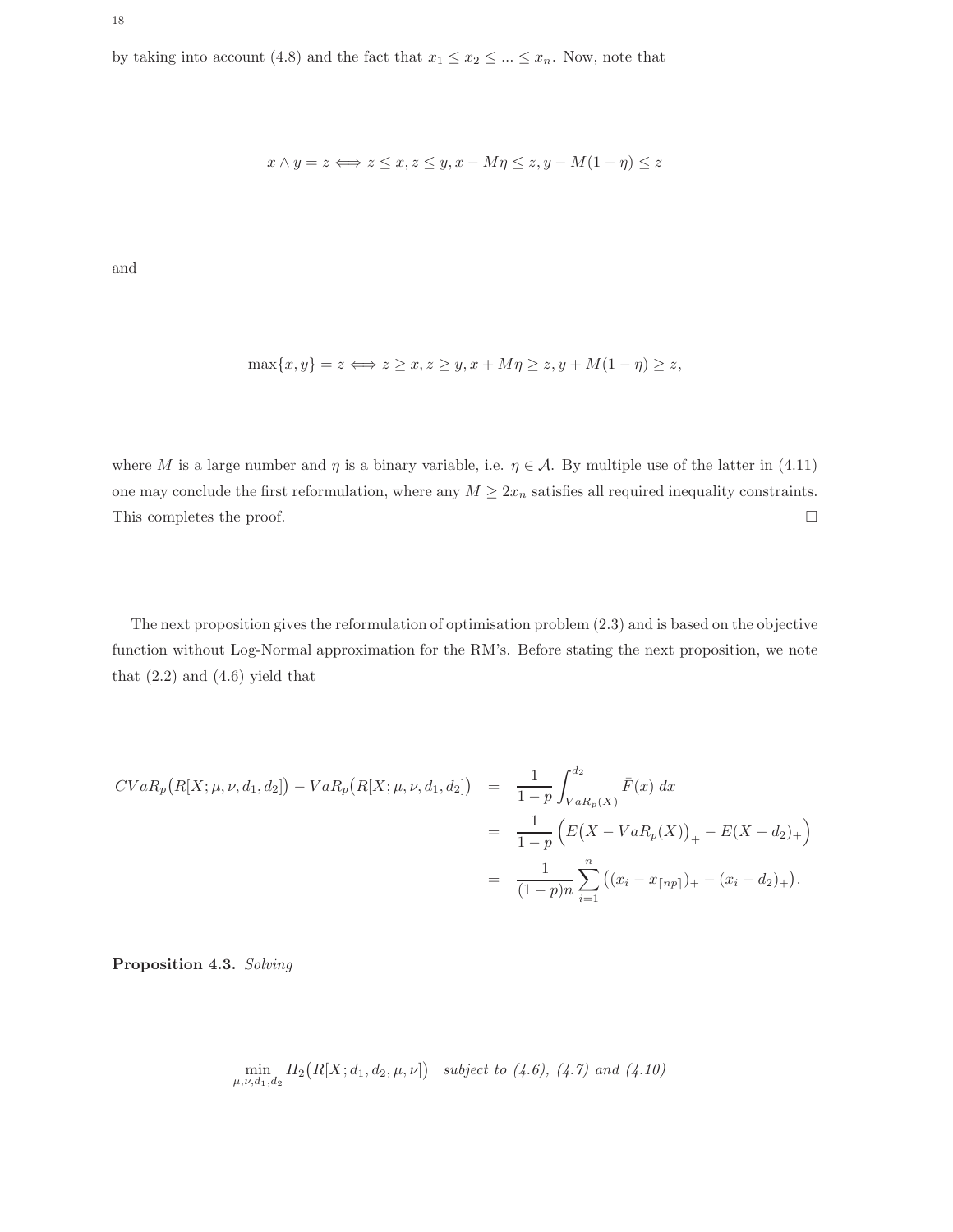$$
\begin{aligned}\n&\min_{\left(a_1, a_2, \mu, \nu, \mathbf{u}, \mathbf{u}, \mathbf{v}, \mathbf{w}\right) \in \mathbb{R} \times \mathbb{R} \times \mathbb{R}^{n} \times \mathbb{R}^{n} \times \mathbb{R}^{n}} \left\{-\nu - c\mu + (1+\rho)\phi^{T}(\mathbf{u}+\mathbf{v}-\mathbf{w})\right. \\
&\left.s.t.\eta, \theta, \gamma, \xi, \psi\right) \in \mathbb{R}^{n} \times \mathbb{R}^{n} \times \mathbb{A}^{n} \times \mathbb{A}^{n} \times \mathbb{A}^{n} \times \mathbb{A}^{n}} \left\{ -\nu - c\mu + (1+\rho)\phi^{T}(\mathbf{u}+\mathbf{v}-\mathbf{w})\right. \\
&+ g\big(a_2(1+\rho)\phi^{T}(\mathbf{u}+\mathbf{v}-\mathbf{w}), \lambda(x_{\lceil np\rceil}-\nu) - \lambda(\overline{x}-\mu)\big)\right\} \\
&+ g\big(a_1P - a_1(1+\rho)\phi^{T}(\mathbf{u}+\mathbf{v}-\mathbf{w}), \lambda(x_{\lceil np\rceil}-\nu) - \lambda(\overline{x}-\mu)\big)\right\} \\
&s.t. & 0 \leq d_1 \leq \nu \leq x_{\lceil np\rceil} \leq d_2 \leq x_n \\
&-x + u \leq 0, -d_1\mathbf{1} + u \leq 0, \\
&x - u - M\eta \leq 0, -M\mathbf{1} + d_1\mathbf{1} - \mathbf{u} + M\eta \leq 0, \\
&x - (x_{\lceil np\rceil} + d_1 - \nu)\mathbf{1} - \mathbf{v} \leq 0, -\mathbf{v} \leq 0, \\
&-x + (x_{\lceil np\rceil} + d_1 - \nu)\mathbf{1} + \mathbf{v} - M\theta \leq 0, -M\mathbf{1} + \mathbf{v} + M\theta \leq 0, \\
&x - d_2\mathbf{1} - \mathbf{w} \leq 0, -\mathbf{w} \leq 0, \\
&-x + d_2\mathbf{1} + \mathbf{w} - M\gamma \leq 0, -M\mathbf{1} + \mathbf{w} + M\gamma \leq 0, \\
&x - (x_{\lceil
$$

With the help of Propositions 4.2 and 4.3, numerical solutions can be obtained for a large class of premium principles. In fact, we produce a discrete approximation of the objective functions that can be solved in any commercial optimisation software such as MATLAB, if the underlying distribution of  $X$  is known. In particular, we illustrate further results for the expected value principle in Example 4.2, while results for the Wang's premium principle are presented in Example 4.3

Example 4.2. In this example, we provide numerical approximations of optimal solutions under the expected value premium principle. One set of 100 samples of size 1, 000 is simulated from each of the two parametric models used in Example 4.1, so that the numerical results given in the two examples can be compared. As it has been seen from Example 4.1, optimal contracts found in all of the ten examples have the same two-layer form regardless of the value of P chosen. Thus, we only provide examples for cases (1b) and (2c) with  $P = 740$ , since these cases provide a large set of feasible solutions.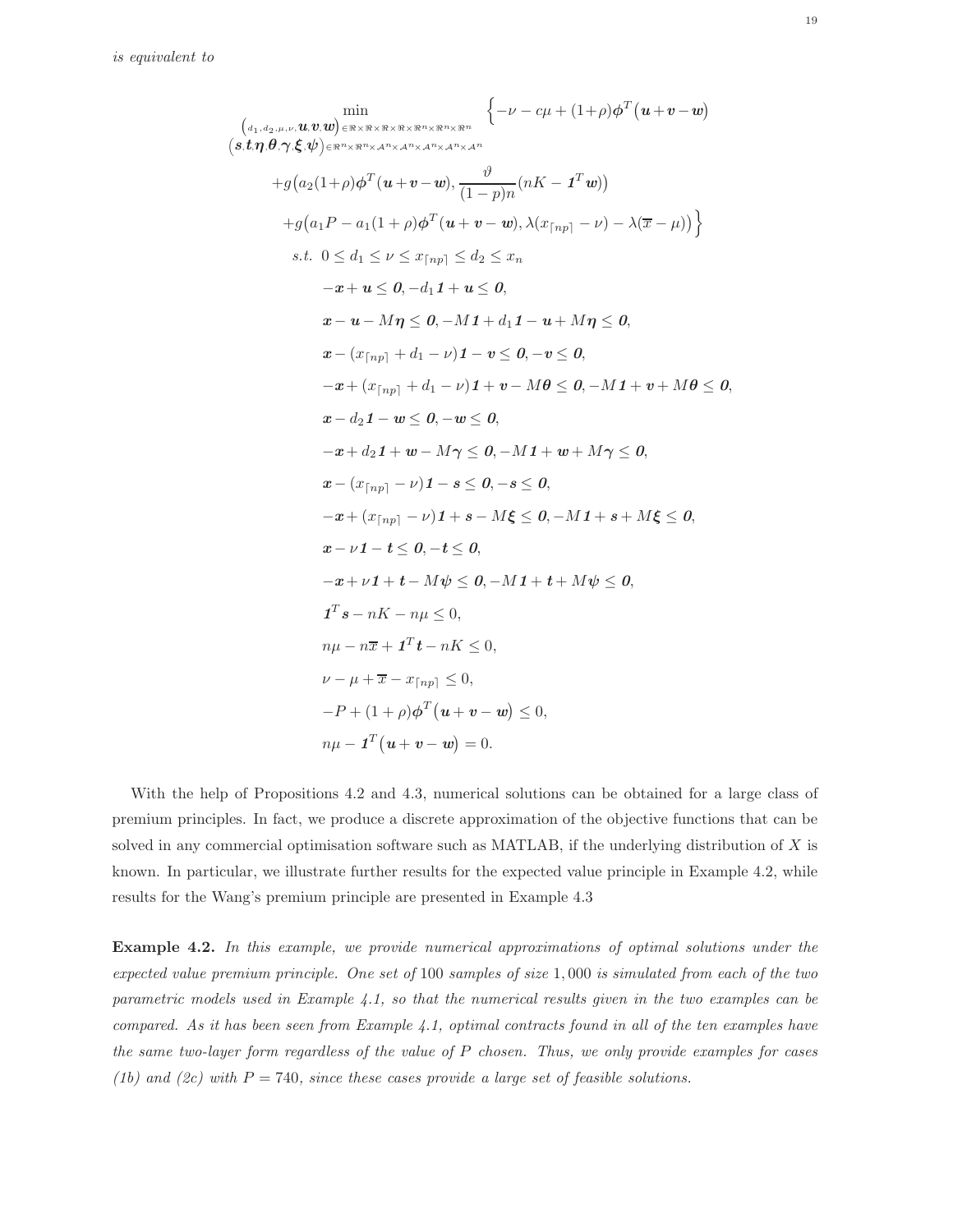| Loss Distribution    Model $(2.1)$   Model $(2.3)$ |         |         |
|----------------------------------------------------|---------|---------|
| Pareto                                             | 4,597.5 | 4,596.9 |
| Log-Normal                                         | 3,461.6 | 3,462.3 |

TABLE 4.3. Empirical solutions of  $\nu^*$  to optimisation models (2.1) and (2.3) under expected value principle with  $P = 740$ .

Numerous examples have been employed and showed that the estimated value of  $d_2^*$  has negligible deviation from its closed-form solution value  $VaR_p(X)$ . However, variations exist in the estimated value of  $d_1^*$ , which is due to the lack of efficiency in using the MATLAB algorithm to solve MINLP. Nevertheless, we have seen cost-inefficiency in transferring very small liabilities when studying Example 4.1, and therefore, it is expected that the bottom-layer of the optimal contract to be strictly positive, i.e.  $d_1^* = 0$ . Thus, in order to speed up the computation process, we can explicitly set  $d_1^* = 0$  and  $d_2^* = x_{\lceil np \rceil}$  and only compute  $\nu^*$ . Clearly, the optimal reinsurance contract is as given in equation (4.4), and the mean value of estimated  $\nu^*$  is summarised in Table 4.3. The results are satisfactorily close to its corresponding closed-form value, since the relative errors are less than 2.5% in the Pareto distribution case and are less than 4% in the Log-Normal setting. Thus, it can be concluded that the numerical procedure is stable.

Example 4.3. The final example provides numerical illustrations to optimal reinsurance contracts under Wang's premium principle. In particular, we choose the Proportional Hazards Transform (PHT) principle, where  $w(t) = t^{0.95}$ . In addition,  $\rho = 0.38$  is set, while all other parameters remain the same as in Example 4.1. The value of  $\rho$  is chosen in such manner that, under the PHT principle, the optimal contracts found in Example 4.1 are as expensive as priced under the expected value principle. Instead of simulating new samples, we use the same simulated data as in Example 4.2. Again, we obtain robust estimates for  $d_2^* = VaR_p(X)$ , while variation exists in the estimates of  $d_1^*$ . However, by a similar argument given in Example  $4.2$ , it is unnatural for the insurer to cede very low layers from the total loss. Thus, it can be explicitly set  $d_1^* = 0$  and  $d_2^* = VaR_p(X)$ . The optimal reinsurance contract has the form as in

| Loss Distribution    Model $(2.1)$ |         | Model $(2.3)$ |
|------------------------------------|---------|---------------|
| Pareto                             | 4,598.3 | 4,598.3       |
| Log-Normal                         | 3.462.4 | 3.460.9       |

TABLE 4.4. Empirical solutions of  $\nu^*$  to optimisation models (2.1) and (2.3) under PHT premium principle with  $P = 740$ .

equation (4.4), and a summary of the estimates of  $\nu^*$  based on our 100 samples are given in Table 4.4. It can be seen that the optimal contracts found under PHT principle are very close to those found under the expected value principle, which can be explained by our choice for ρ.

#### **ACKNOWLEDGMENTS**

Chi's research was supported by a grant from the National Natural Science Foundation of China (No. 11471345) and a MOE (China) Project of Key Research Institute of Humanities and Social Sciences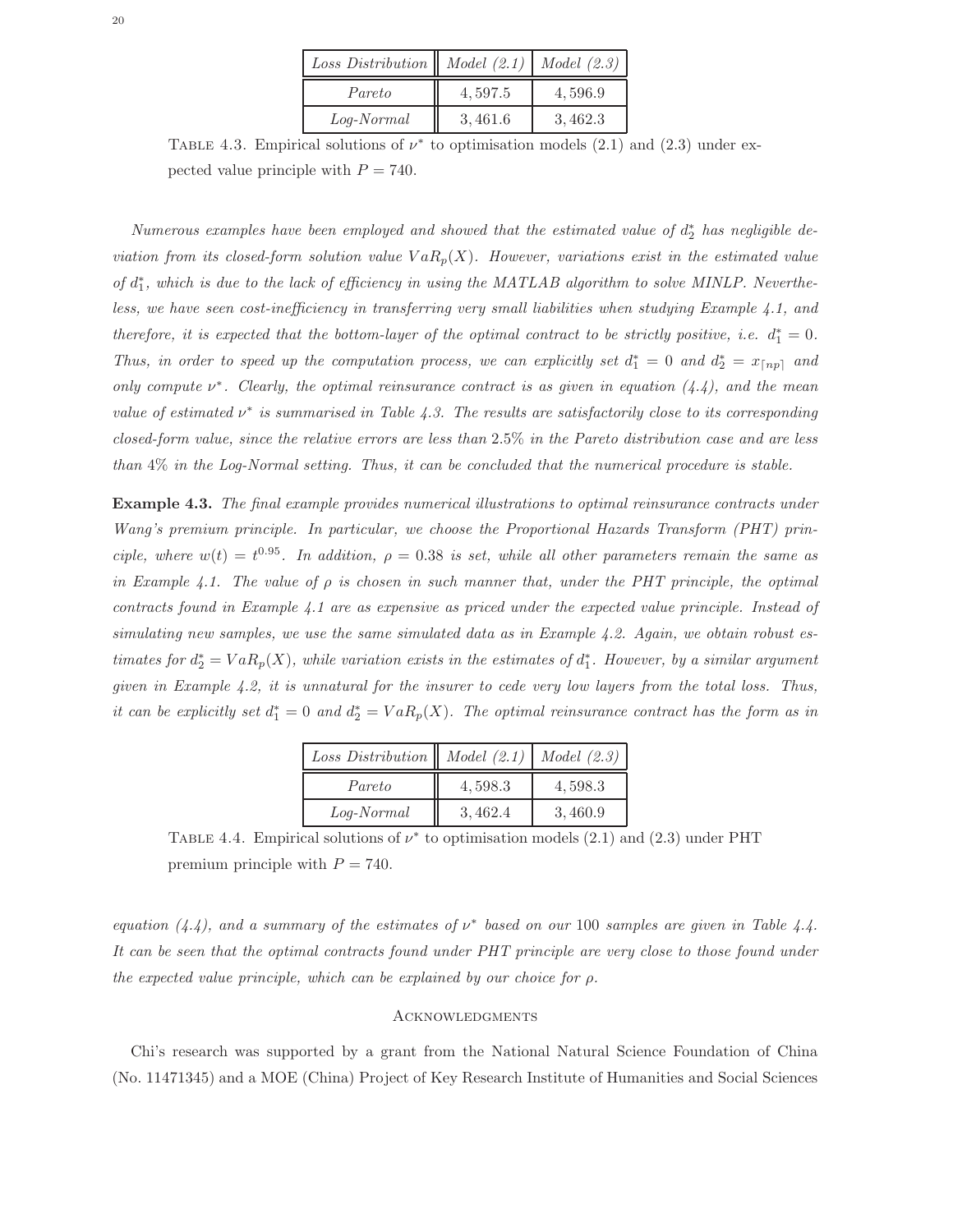at Universities (13JJD790040). Junlei Hu would like to thank Cass Business School for funding her research.

#### **REFERENCES**

- Acerbi, C. and Tasche, D. 2002. "On the Coherence of Expected Shortfall," Journal of Banking & Finance, 26(7), 1487–1503.
- Arrow, K.J. 1963. "Uncertainty and the Welfare Economics of Medical Care," American Economic Review, 53(5), 941–973.
- Asimit, A.V., Badescu, A.M. and Cheung, K.C. 2013. "Optimal Reinsurance in the Presence of Counterparty Default Risk", Insurance: Mathematics and Economics, 53(3), 690–697.
- Asimit, A.V., Badescu, A.M., Haberman, S. and Kim, E.-S. 2015. "Efficient Risk Allocation within a Non-life Insurance Group under Solvency II Regime", Insurance: Mathematics and Economics, Forthcoming.
- Bellini, F. and Rosazza Gianin, E. 2012. "Haezendonck-Goovaerts Risk Measures and Orlicz Quantiles," Insurance: Mathematics and Economics, 51(1), 107–114.
- Bernard, C. and Ludkovski, M. 2012. "Impact of Counterparty Risk on the Reinsurance Market," North American Actuarial Journal, 16(1), 87–111.
- Biffis, E. and Millossovich, P. 2012. "Optimal Insurance with Counterparty Default Risk," Working Paper. Available at http://ssrn.com/abstract=1634883
- Borch, K., 1960. "An Attempt to Determine the Optimum Amount of Stop Loss Reinsurance," Transactions of the 16th International Congress of Actuaries, vol. I, 597–610, Georges Thone, Brussels, Belgium.
- Cai, J. and Tan, K.S. 2007. "Optimal Retention for a Stop-loss Reinsurance under the VaR and CTE Risk Measures," Astin Bulletin, 37 (1), 93–112.
- Cai, J., Tan, K.S., Weng, C. and Zhang, Y. 2008. "Optimal Reinsurance under VaR and CTE Risk Measures," Insurance: Mathematics and Economics, 43(1), 185–196.
- Cai, J. and Weng, C. 2015. "Optimal Reinsurance with Expectile", Scandinavian Actuarial Journal, Forthcoming.
- Centeno, M.L. and Guerra, M. 2010. "The Optimal Reinsurance Strategy The Individual Claim Case," Insurance: Mathematics and Economics, 46(3), 450–460.
- Cheung, K.C. 2010. "Optimal Reinsurance Revisited A Geometric Approach ," Astin Bulletin, 40(1), 221–239.
- Chi, Y. 2012. " Reinsurance Arrangements Minimizing the Risk-adjusted Value of An Insurer's Liability," Astin Bulletin, 42(2), 529–557.
- Chi, Y. and Meng, H. 2014. "Optimal Reinsurance Arrangements in the Presence of Two Reinsurers," Scandinavian Actuarial Journal, Issue 5, 424–438.
- Chi, Y. and Tan, K.S. 2011. "Optimal Reinsurance under VaR and CVaR Risk Measures: A Simplified Approach," Astin Bulletin, 41(2), 487–509.
- Chi, Y. and Tan, K.S. 2013. "Optimal Reinsurance with General Premium Principles," Insurance: Mathematics and Economics, 52(2), 180–189.
- European Commission 2009. "Directive 2009/138/EC of the European Parliament and of the Council of 25 November 2009 on the Taking-up and Pursuit of the Business of Insurance and Reinsurance (Solvency II)", Official Journal of the European Union L335.
- European Commission 2010. "QIS5 Technical Specifications", available at http://ec.europa.eu/ internal\_market/insurance/docs/solvency/qis5/201007/technical\_specifications\_en.pdf.
- Goovaerts, M.J., Kaas, R., Dhaene, J. and Tang, Q. 2004. "Some New Classes of Consistent Risk Measures," Insurance: Mathematics and Economics, 34(3), 505–516.